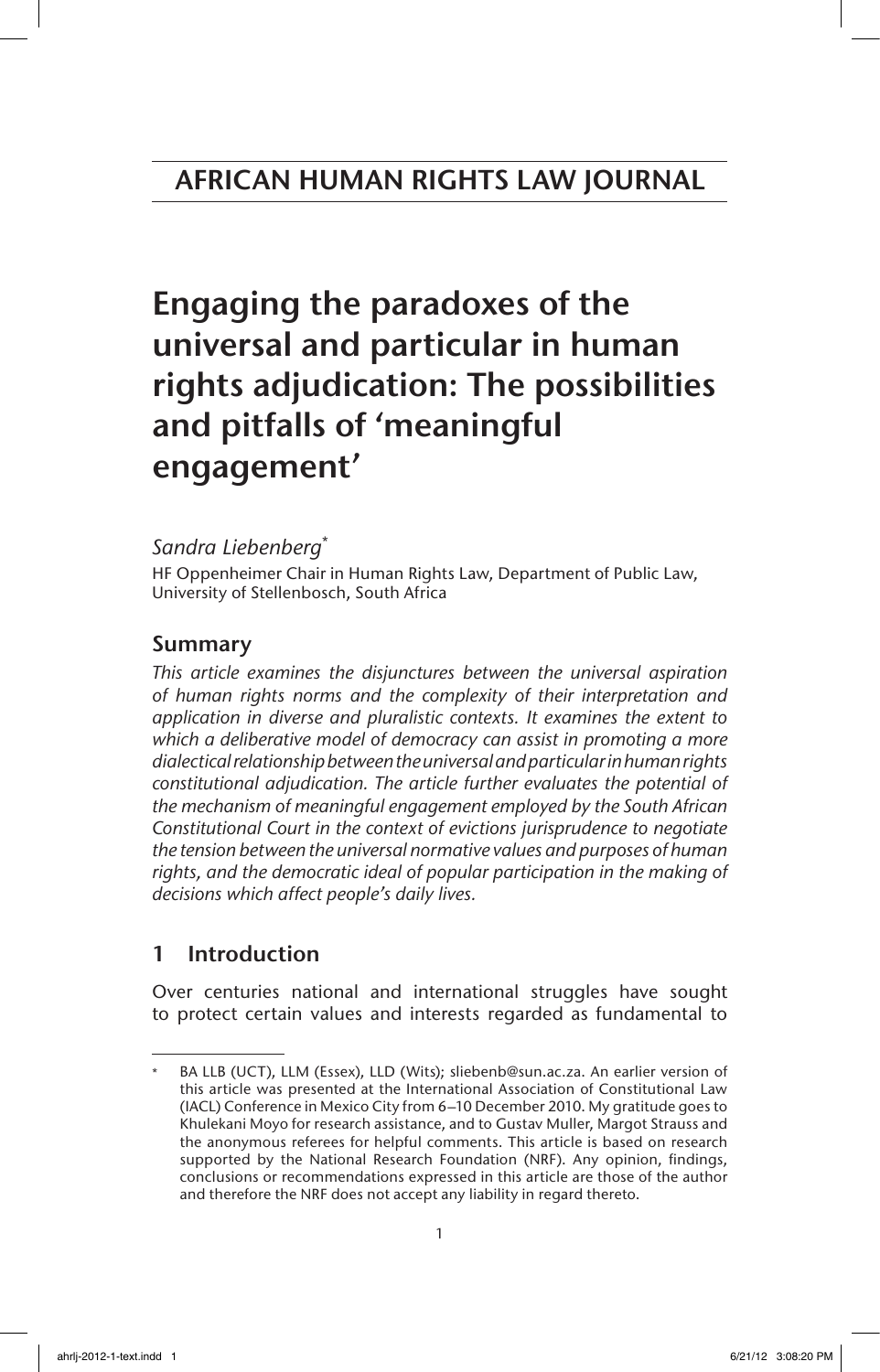human thriving in widely diverse political, economic, social and cultural contexts. Values which today lie at the heart of human rights law – individual and collective self-determination, human compassion and solidarity, human dignity, equality and freedom – have inspired great revolutions, social movements and liberation struggles against  $colonialism$ , apartheid and other forms of domination.<sup>1</sup> For all its imperfections, its false starts, and the dashed hopes when it fails to deliver on its lofty promises, human rights remain a significant discursive and mobilising force against systemic forms of marginalisation and structural injustice.<sup>2</sup>

International human rights law, particularly as it developed post-1945, aspires to universal validity and application. Thus, the great founding document of the protection of human rights under the auspices of the United Nations (UN), the Universal Declaration of Human Rights (1948) (Universal Declaration), proclaims the concepts of 'inherent dignity' and 'the equal and inalienable rights of all members of the human family', and calls on member states of the UN 'to secure their universal and effective recognition and observance'.<sup>3</sup> In the African context, the African Charter on Human and Peoples' Rights (African Charter) recognises the universal impulses of fundamental human rights 'that stem from the attributes of human beings', whilst alluding to the need to develop a particular conception of human and peoples' rights informed by the 'historical tradition and values of African civilisation'.<sup>4</sup>

At national level, a bill of rights incorporating a greater or lesser number of the human rights norms recognised under international human rights law is a common (although not universal) feature of established and new constitutional democracies. Courts are given a significant role in interpreting and enforcing all or some of the provisions of the relevant bills of rights with varying remedial powers.<sup>5</sup>

<sup>1</sup> On the evolution of human rights as a political and cultural construct, see L Hunt *Inventing human rights: A history* (2007); S Moyn *The last utopia: Human rights in history* (2010).

<sup>2</sup> Young describes 'structural injustice' as a situation in which 'social processes put large categories of persons under a systematic threat of domination or deprivation of the means to develop and exercise their capacities, at the same time as these processes enable others to dominate or have a wide range of opportunities for developing and exercising their capacities'. IM Young 'Responsibility and global justice: A social connection model' (2006) 23 *Social Philosophy and Policy* 102 114. For a recent account of the mobilising potential of human rights against various forms of structural injustice in Africa, see LE White & J Perelman (eds) *Stones of hope: How African activists reclaim human rights to challenge global poverty* (2011).

<sup>3</sup> Universal Declaration of Human Rights, 10 December 1948, General Assembly Resolution 217 A (III), UN Doc A/810, Preamble.

<sup>4</sup> African Charter on Human and Peoples' Rights, 1520 UNTS 217, concluded 27 June 1981; entered into force 21 October 1986, Preamble.

<sup>5</sup> See generally R Gargarella *et al* (eds) *Courts and social transformation in new democracies: An institutional voice for the poor?* (2006).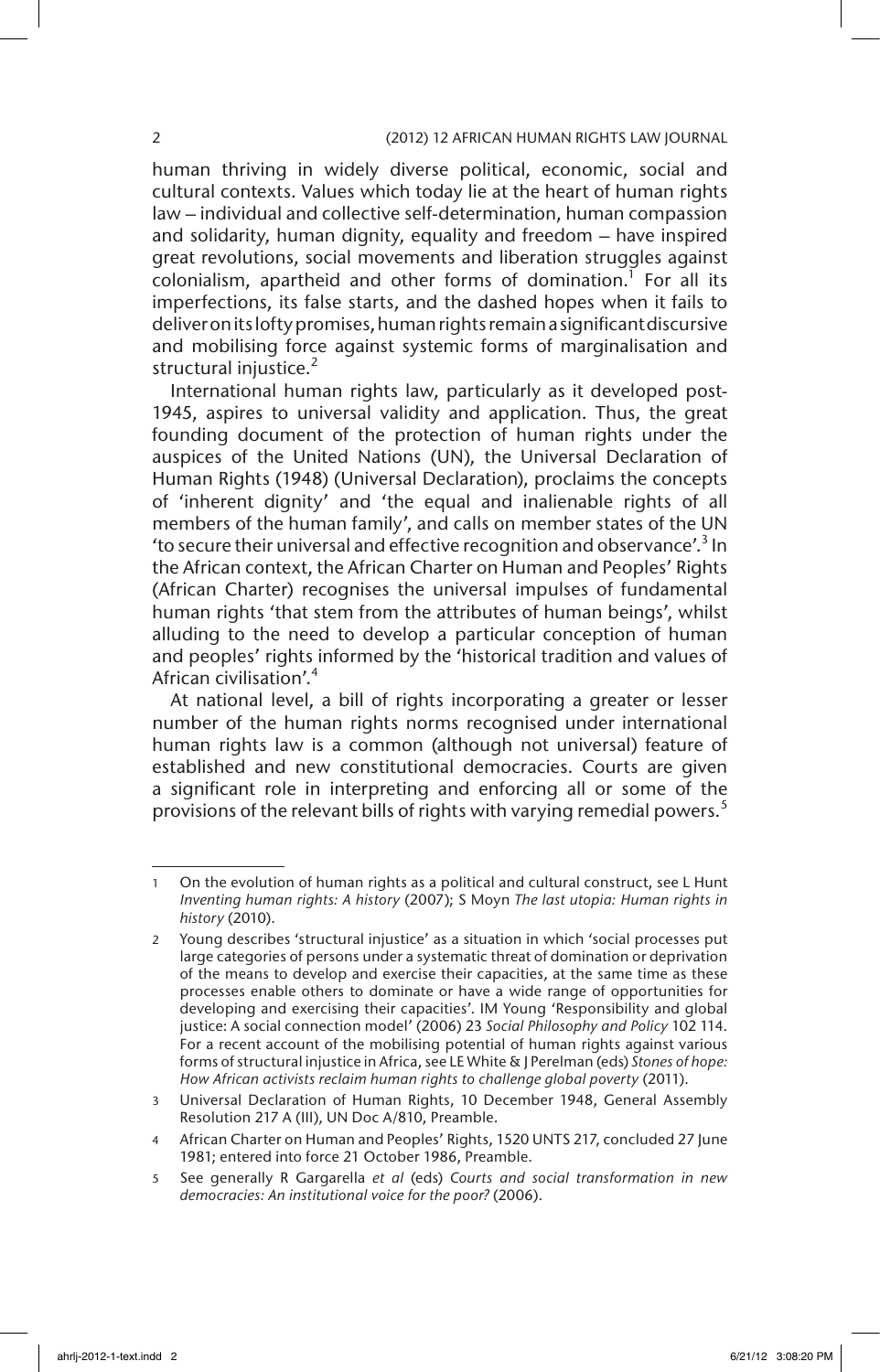On the African continent, South Africa, along with a number of other African states, are examples of this trend in transitional constitutional democracies.<sup>6</sup>

But these international, regional and national claims of human rights law to universal normative validity and application does not come without a cost. One of these costs is the reduction and oversimplification of the complexity of the particular.<sup>7</sup> The abstract, broadly-formulated normative commitments of human rights are not self-evidently equipped to respond well to the shifting, intertwined and diverse power relations, socio-economic needs and cultural identities encountered in contemporary societies. The result can be that these power relations, needs and identities are either ignored or receive only a superficial exploration and response. The outcome is frequently an entrenchment of the *status quo* and disillusionment with the unfulfilled emancipatory and transformative claims of human rights discourse.<sup>8</sup> This is what Brown describes as the fundamental paradox of rights, namely, 'the paradox between the universal idiom and the local effect of rights'.<sup>9</sup>

The article grapples with the question of how can we can make sense of the aspiration of human rights law (in its broadest sense) to embody a set of universal normative prescripts and the myriad particular contexts and realities in which those norms must be interpreted and enforced by judicial bodies. Is it possible to identify conceptions of rights, understandings of democracy, and strategies of adjudication that may be better suited to generating a more creative dialectic between the ideals of universal human rights and the particularity and determinate character of needs and identities of persons in various contexts?

I start by considering how the institutionalisation of human rights norms, through their enforcement by judicial and quasi-judicial

<sup>6</sup> For an overview, see S Gloppen *et al* (eds) *Courts and power in Latin America and Africa* (2010) ch 5.

<sup>7</sup> Other critiques of rights expose how the claims of human rights law and practices to ideological neutrality obscure how particular interpretations of rights advance distinct ideological projects. See IG Shivji *The concept of human rights in Africa*  (1989), ch 1 & 2; M Mutua *Human rights: A political and cultural critique* (2008)*.* 

<sup>8</sup> There exists a vast literature traversing critical legal studies, legal anthropology, and development studies which engages the critique of rights and exposes and engages the tension between universalism and particularism in human rights discourse and law. A small sample of this literature includes M Tushnet 'An essay on rights' (1984) 62 *Texas Law Review* 1363; PJ Williams 'Alchemical notes: Reconstructing ideals from deconstructed rights' (1987) 22 *Harvard Civil Rights – Civil Liberties Law Review* 401; J Kirkemann Boesen & HO Sano 'The implications and value added of a human rights-based approach' in BA Andreassen & SP Marks (eds) *Development as a human right: Legal, political and economic dimensions* (2010) 45; AA An-Na'im (ed) *Cultural transformation and human rights in Africa* (2002); M Goodale & S Engle Merry (eds) *The practice of human rights: Tracking law between the global and the local* (2007).

<sup>9</sup> W Brown *States of injury: Power and freedom in late modernity* (1995).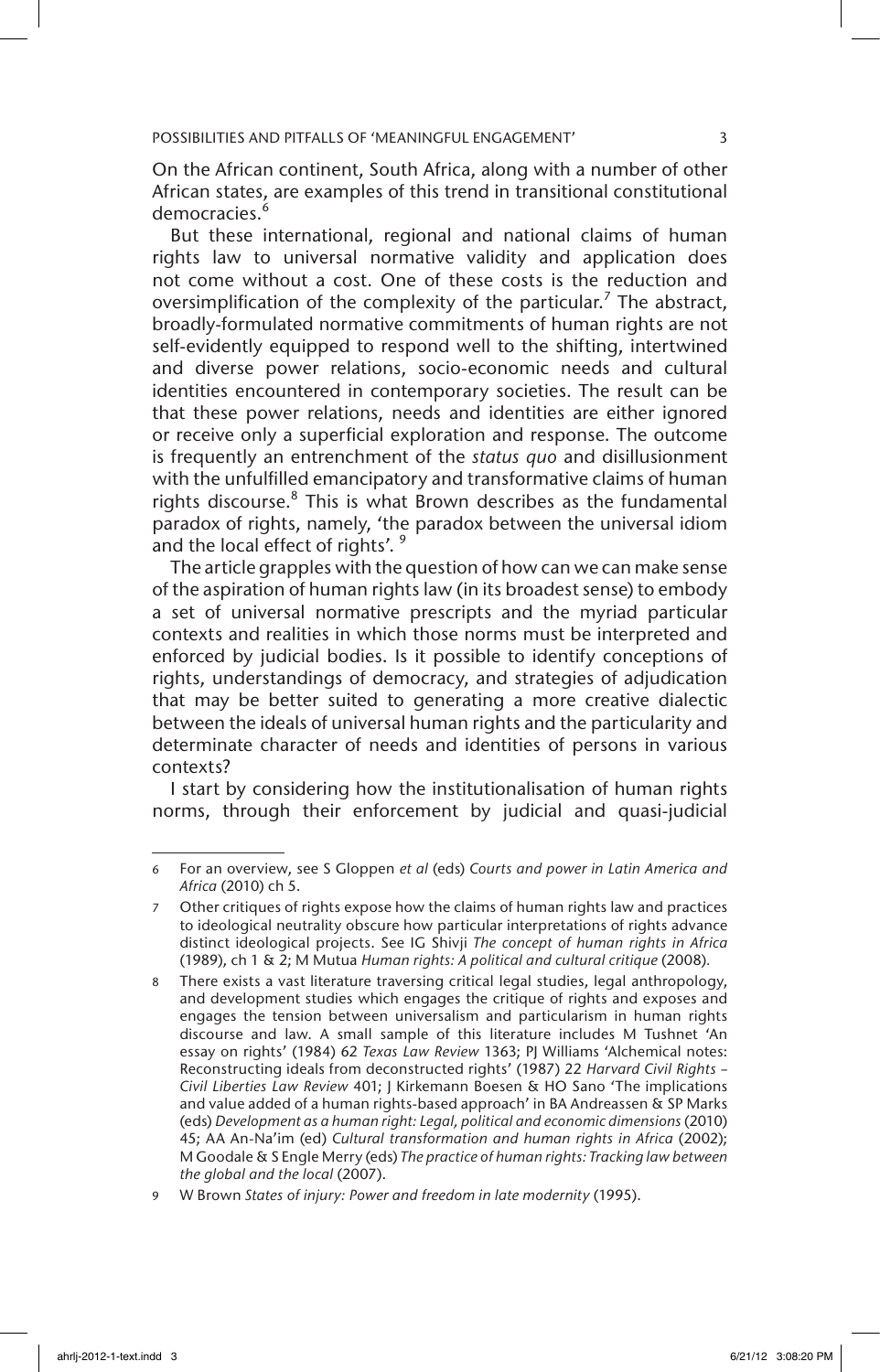bodies, frequently operates to deepen the tension between the universalist impulse of human rights norms, and initiatives to develop tailored solutions to particular problems through the participation of those directly affected. Thereafter I explore the implications of situating constitutional adjudication of human rights norms within a deliberative model of democracy, and explore its potential to bridge the gap between universal and particularism in human rights adjudication. The final part of the article considers the recent adjudicative strategy of meaningful engagement developed by the South African Constitutional Court in the context of eviction disputes. I evaluate the potential and limits of meaningful engagement to generate transformative responses to the paradox of the 'universal idiom' and the 'local effect' of rights. It is hoped that some of the benefits as well as the pitfalls of meaningful engagement identified in this article will contribute to current debates within the African context on effective judicial mechanisms for enforcing socio-economic rights.

# 2 The 'paradox of institutionalisation'

The broader paradox of universality and particularism referred to by Brown is compounded by what Baynes refers to as 'the paradox of institutionalisation'.10 Broadly formulated human rights norms have to be interpreted and applied by institutions such as domestic courts, UN human rights treaty bodies and, within the African context, the African Commission on Human and Peoples' Rights (African Commission) and the African Court on Human and Peoples' Rights (African Court).<sup>11</sup> But the interpretation and enforcement of indeterminate human rights norms create the well-known tension between human rights and democracy.

In the context of this article, I focus on the relationship between the exercise of judicial power and the concept of participatory democracy, rather than the familiar 'counter-majoritarian dilemma' with its narrower focus on the relationship of courts to the legislative and executive institutions of representative democracy.<sup>12</sup> In this context, a number of critiques can be levelled against courts assuming an

<sup>10</sup> K Baynes 'Rights as critique and the critique of rights: Karl Marx, Wendy Brown, and the social function of rights' (2000) 28 *Political Theory* 451 457.

<sup>11</sup> The coming into force of the Protocol to the African Charter on Human and Peoples' Rights on the Establishment of an African Court on Human and Peoples' Rights (1998), OAU/LEG/EXP/AFCHPR/PROT (III) in 2004 has created renewed impetus for the project of developing the normative content and effective enforcement of the rights in the African Charter.

<sup>12</sup> On the distinction between direct and representative democracy, see J Cohen & C Sabel 'Directly-deliberative polyarchy' (1997) 3 *European Law Journal* 313 320- 321.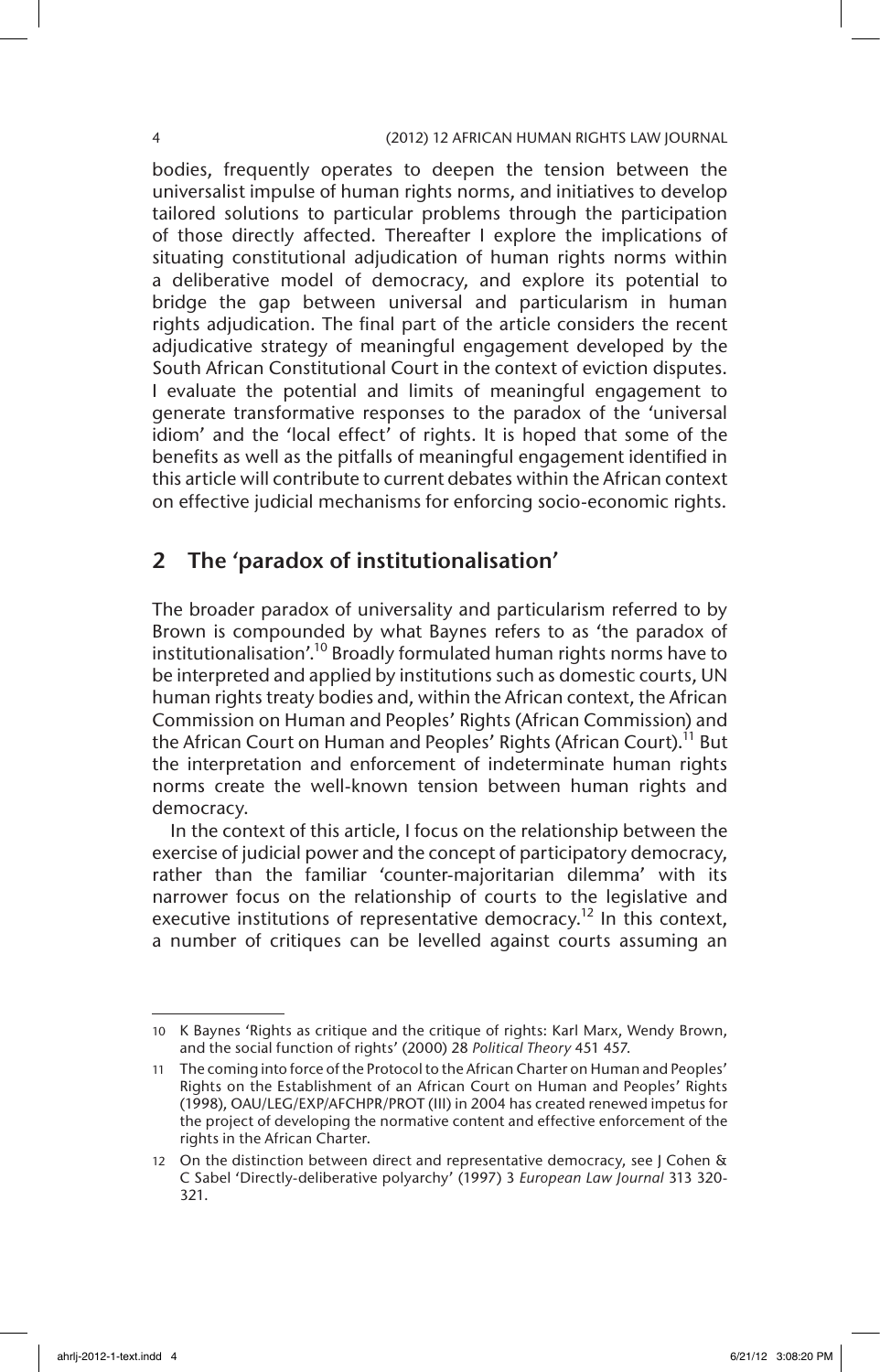overly activist or managerial role in human rights adjudication.<sup>13</sup> The following four interrelated critiques are particularly relevant to the themes addressed in this article.

First, the judicial and quasi-judicial bodies widely charged with enforcing human rights norms domestically or internationally risk being perceived as 'paternalistic' institutions which curtail the opportunities of 'the people' to determine the fundamental norms by which they will govern themselves and their communities.<sup>14</sup> Second, participatory decision making is arguably more capable of achieving just and sustainable solutions to particular problems because the participants are more attuned to local needs and identities.<sup>15</sup> A rejoinder would be that judges are nonetheless suited in human rights adjudication to laying down broad normative principles based on fundamental human interests or values that should guide decision making.<sup>16</sup> While this is a valid conception of judicial competencies, the practical implications of these broad normative pronouncements in a diversity of different circumstances are nonetheless likely to remain deeply contested.<sup>17</sup>

A third critique, emanating particularly from the critical legal studies tradition, points out that courts are traditionally unresponsive to the more far-reaching political, social and economic reforms required to remedy the underlying conditions which generate systemic injustices. The tendency towards stability and preservation of the *status quo* in adjudication has a 'depoliticising' effect on fundamental contestations concerning deeply-entrenched distributions of political and social

15 Cohen & Sabel (n 12 above) 324.

<sup>13</sup> On the distinction between strong and weak forms of judicial review and managerial versus other forms of judicial role conceptions, see M Tushnet *Weak courts, strong rights* (2008) 18-42; KG Young 'A typology of economic and social rights adjudication: Exploring the catalytic function of judicial review' (2010) 8 *International Journal of Constitutional Law* 385.

<sup>14</sup> See, eg, Habermas's critique of Dworkin's conception of the judge as Hercules operating within 'the solitude of monologically conducted theory construction'. J Habermas *Between facts and norms: Contributions to a discourse theory of law and democracy* (1998, trans W Rehg) 223-225; See also the analysis of critics of judicial review by C Zurn *Deliberative democracy and the institutions of judicial review* (2007) 4-6 141-161.

<sup>16</sup> See, eg, A Sachs 'The judicial enforcement of socio-economic rights: The *Grootboom* case' (2003) 56 *Current Legal Problem*s 579 587-589 (locating the courts' institutional capacity to adjudicate socio-economic rights in the capacity of judges to pronounce on conditions of life undermining human dignity).

<sup>17</sup> See Dixon's critique of a strong judicial role in determining the 'minimum core' of socio-economic rights. R Dixon 'Creating dialogue about socio-economic rights: Strong-form versus weak-form judicial review revisited' (2007) 5 *International Journal of Constitutional Law* 391 401-402 416-417.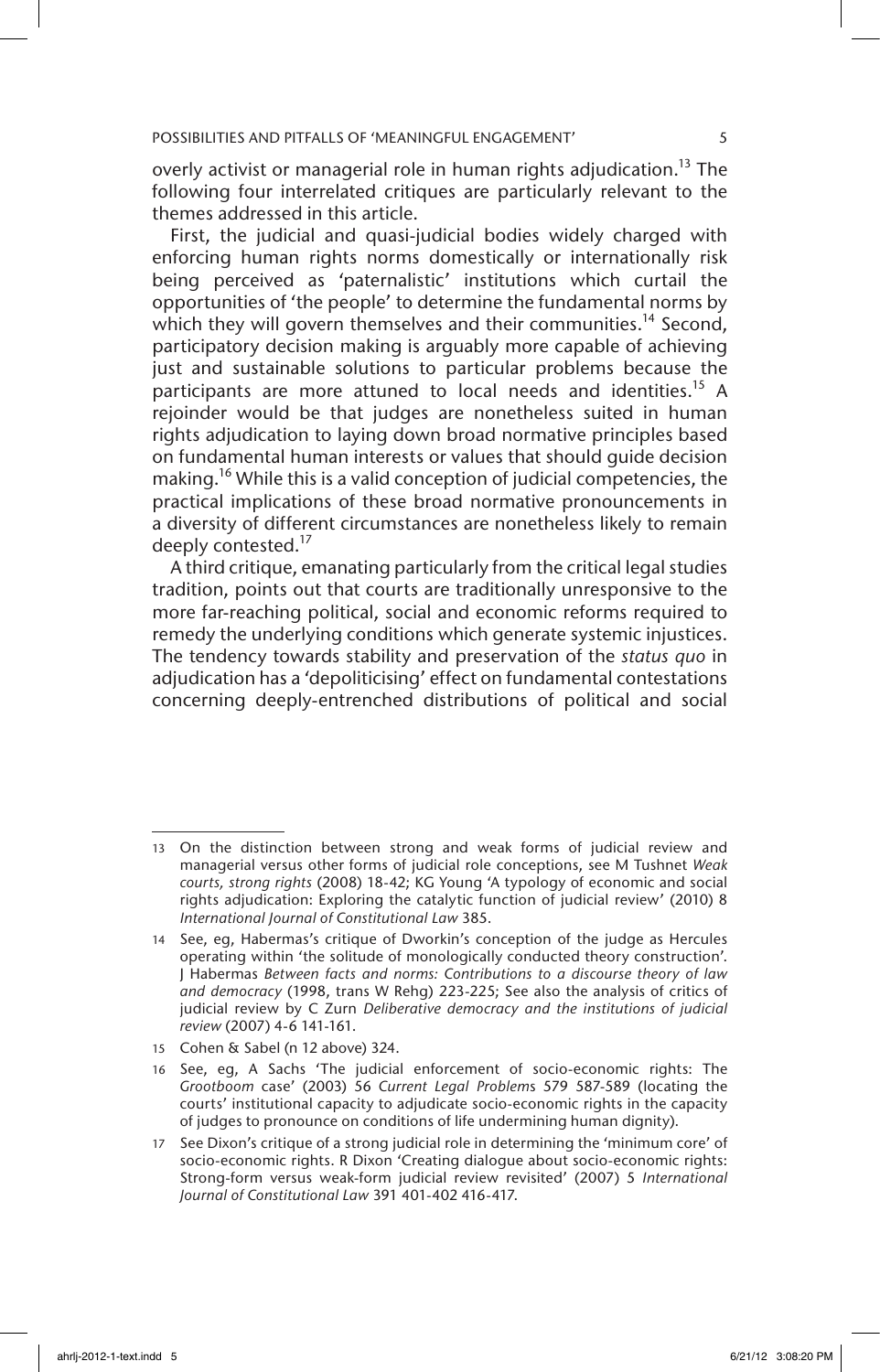power.<sup>18</sup> This can have a delegitimising effect on community struggles aimed at radical social change.

Finally, judicial procedures, interpretive methods and doctrinal categories are blunt instruments for dealing with particularity and difference. Some of the accepted categories of human rights law – 'vulnerable groups', 'prohibited grounds of discrimination', 'the poor' – create and entrench fixed identity patterns which sit uncomfortably with fluid and shifting identities and allegiances. This makes it notoriously difficult for court-centred human rights law to respond effectively to multiple and intersecting forms of disadvantage experienced by various groups on grounds such as race, gender and class.19

Underlying each of these critiques of adjudication is the interrelationship between substantive human rights norms and procedural norms of democratic participation. In other words, how should the institution of judicial review be conceptualised in a system which values democratic participation in resolving social disputes? Is it possible to develop adjudicative strategies which can mitigate the concerns of judicial paternalism, enhance responsiveness to local needs, create space for radical social mobilisation, and better negotiate the complexities of difference? Fundamental to this endeavour is the model of democracy within which the institution of judicial review of fundamental rights is embedded. It is this broader theoretical issue to which I turn in the following section before returning to the questions posed above in the context of the adjudicative strategy of meaningful engagement in socio-economic rights disputes.

# 3 Rights within a deliberative democratic paradigm

A strongly representative model of democracy creates a strong opposition between aggregative decision making<sup>20</sup> by elected

<sup>18</sup> See Baynes (n 10 above) 457; D Brand 'The "politics of need interpretation" and the adjudication of socio-economic rights claims in South Africa' in AJ van der Walt (ed) *Theories of social and economic justice* (2005) 17.

<sup>19</sup> For accounts of the difficulties which legal normative frameworks and mechanisms encounter in responding to the complexity of intersecting forms of disadvantage, see K Crenshaw 'Demarginalising the intersection between race and sex: A black feminist critique of anti-discrimination doctrine, feminist theory and antiracist politics' (1989) *University of Chicago Legal Forum* 139; J Conaghan 'Intersectionality and UK equality initiatives' (2007) 23 *South African Journal on Human Rights* 317.

<sup>20</sup> Aggregative, representative models are premised on determining majority preferences of elected representatives through mechanical methods such as counting votes. See, eg, the account by Zurn (n 14 above) 73-76 of the differences between aggregative and deliberative models of democracy. According to Cohen & Sabel (n 12 above) 321, the essential distinction between representative and more direct models of democracy lies, not only in the level of participation, but the topic on the agenda: 'Direct democracy requires decision on substance, whereas representative democracy involves choice on legislators who decide on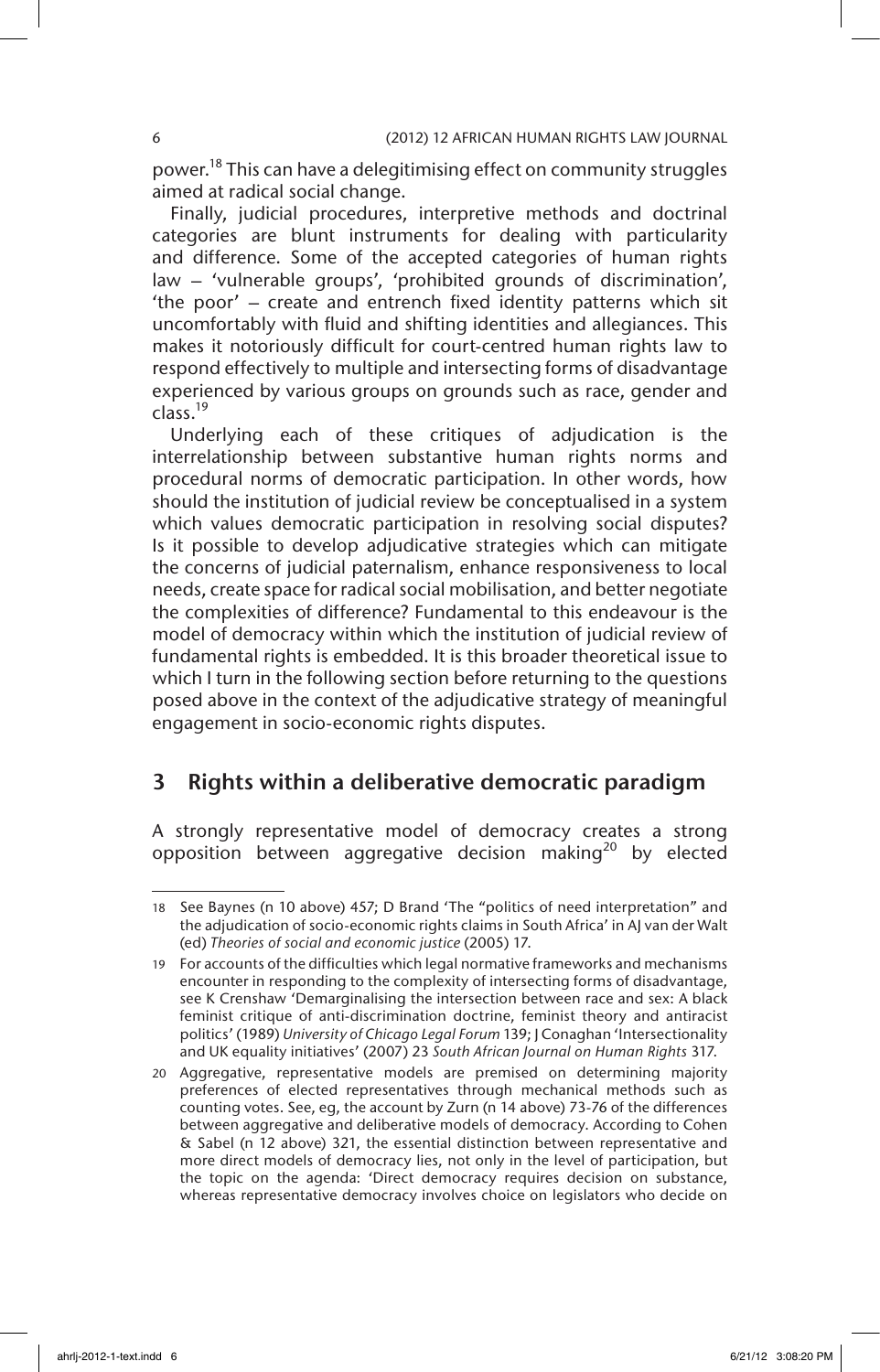representatives of the people and the enforcement of human rights norms by unelected judges. On this conception rights will remain constraints on the democratic process.<sup>21</sup> Such a conception of democracy faces a number of obstacles in attempting to bridge the chasm between universalism and particularism in human rights adjudication. The aspiration of people to participate in determining the content and application of the fundamental norms that govern their lives is diluted through the institutions of the judiciary and representative institutions such as the legislature, executive and administration. In what follows I argue that a deliberative model of democracy holds greater promise in reconciling the tension between broadly-formulated, universal human rights norms, and the value of democratic participation in resolving particular disputes.<sup>22</sup>

There are three features of deliberative democracy which make it particularly suiting to fulfilling this role. First, the deliberative model of democracy is, as Benhabib points out, based on a discourse theory of ethics which supply the general moral principles from which human rights norms may be derived.<sup>23</sup> The first principle is described by Benhabib as the principle of 'universal moral respect' and is derived from the fundamental presupposition of discourse ethics which considers the participants 'to be equal and free beings, equally entitled to take part in those discourses which determine the norms that are to affect their lives'.<sup>24</sup> The second principle of discourse ethics described by Benhabib is that of 'egalitarian reciprocity'. This principle vests in each individual 'the same symmetrical rights to various speech acts, to initiate new topics, to ask for reflection about the presuppositions of the conversations, and so on'.<sup>25</sup> As Benhabib argues, the step to

substance.'

<sup>21</sup> There have been numerous attempts to explain and justify the 'countermajoritarian' dilemma of constitutional review within systems of representative democracy. For a review of the major theoretical positions, see Zurn (n 14 above) 31-67.

<sup>22</sup> S Benhabib 'Towards a deliberative model of democratic legitimacy' in S Benhabib (ed) *Democracy and difference: Contesting the boundaries of the political* (1996) 69 explains the key premises and features of a deliberative democratic model as follows: 'According to the deliberative model of democracy, it is a necessary condition for attaining legitimacy and rationality with regard to collective decisionmaking processes in a polity, that the institutions of this polity are so arranged that what is considered in the common interest of all results from processes of collective deliberation conducted rationally and fairly among free and equal individuals. The more collective decision-making processes approximate this model the more increases the presumption of their legitimacy and rationality.' Zurn (n 14 above) 70 places 'reasons-responsiveness' at the core of deliberative conceptions of democracy. He goes on to note that 'deliberative democracy does not just stress reasoned civil discussion – it stressed *politically relevant and effective* reasoned discussion.'

<sup>23</sup> Benhabib (n 22 above) 69.

<sup>24</sup> Benhabib (n 22 above) 78.

<sup>25</sup> As above.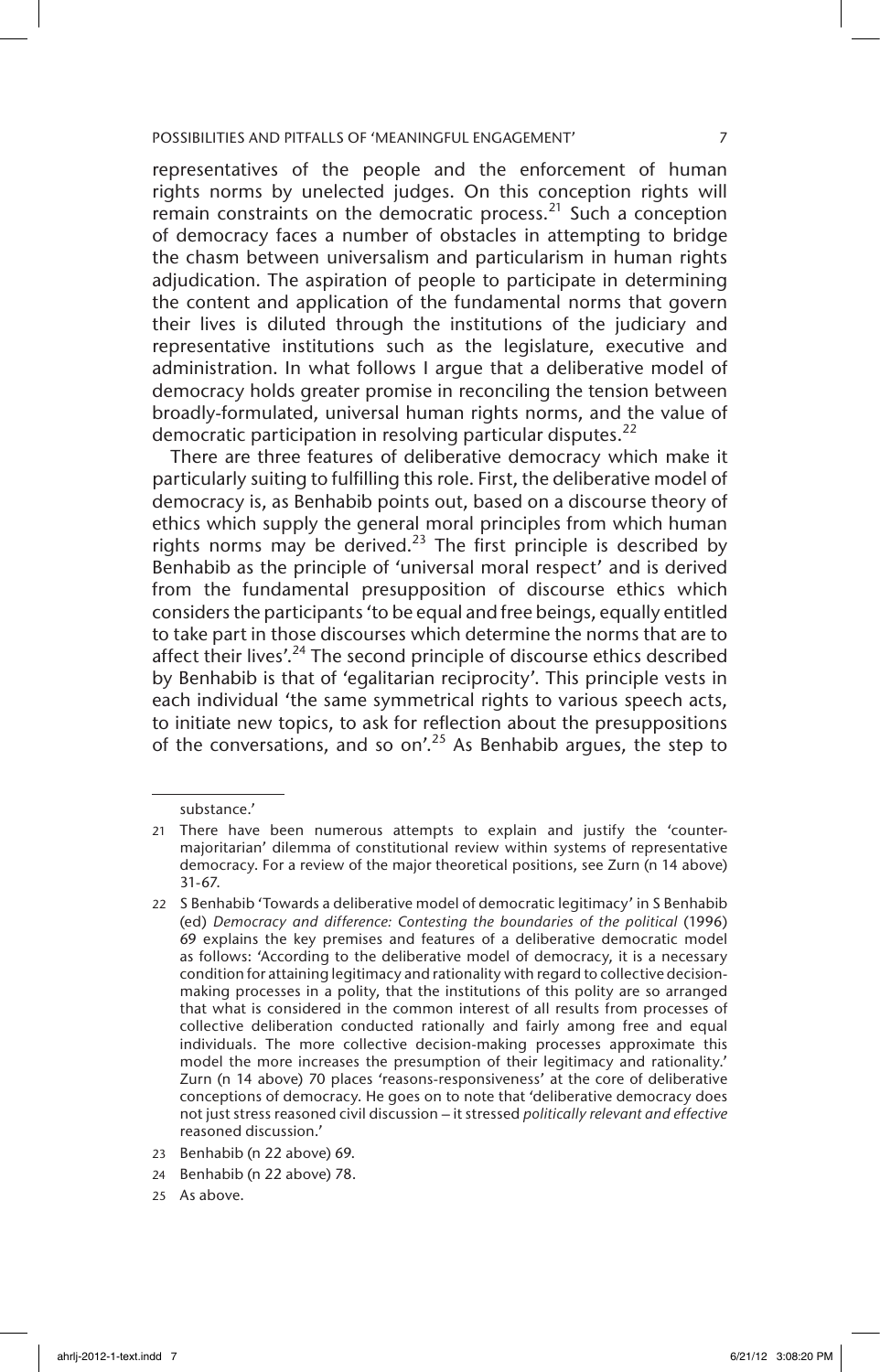deriving a system of basic rights and liberties from the recognition of these two moral principles is not very wide: $^{26}$ 

Basically it would involve a hypothetical answer to the question, if it is plausible for individuals to view one another as beings entitled to universal moral respect and egalitarian reciprocity, which most general principles of basic rights and liberties would such individuals also be likely to accept as determining the conditions of their collective existence?

Thus, a system of rights based on respect for human dignity, autonomy and equality are intrinsic to the deliberative model of democracy. They enable its proper functioning as opposed to being constraints on its operation.<sup>27</sup>

However, the precise content, application and implications of these principles and the rights they give rise to are neither selfevident nor self-executing. They must be worked out through processes of democratic deliberation and debate.<sup>28</sup> This is consistent with the reality of modern constitutional democracies in which the content and implications of basic human rights such as freedom of speech are constantly subject to public debate and contestation. As Benhabib observes, 'although we cannot change these rights without extremely elaborate political and juridical procedures, we are always disputing their meaning, their extent, and their jurisdiction'.<sup>29</sup> Human rights norms are thus fundamental to a deliberative conception of democracy whilst allowing ample space for dialogic engagement with their concrete entailments in a range of different contexts.<sup>30</sup>

A common criticism at this juncture is to point to a circularity problem in that deliberative democracy presupposes the mutual recognition of basic rights by all participants whilst, on the other hand, insisting that participants in a political system should play a significant role in giving content to such rights through deliberative engagement.<sup>31</sup> However, theorists of deliberative democracy point out that this is not a vicious

<sup>26</sup> As above*.* See also Zurn (n 14 above) 229–232; R Alexy 'Discourse theory and human rights' (1996) 9 *Ratio Juris* 209-235.

<sup>27</sup> See Habermas (n 14 above) 118-131.

<sup>28</sup> Thus Benhabib (n 22 above) 79 notes that 'the precise meaning and entailment of the norms of universal moral respect and egalitarian reciprocity are subject to discursive validation'.

<sup>29</sup> Benhabib (n 22 above) 79.

<sup>30</sup> As Baynes (n 10 above) 463 observes, in Habermas's discourse theory 'the system of rights is universal, not in the sense that it specifies a pre-given set of natural rights, but rather in the sense that it presents a general schema or "unsaturated placeholder" that legal subjects must presuppose if they want to regulate their living together by positive law. It is thus constitutive of the legal medium, yet at the same time, it is not fixed or determinate. The system of rights must be developed "in a politically-autonomous manner" by citizens in the context of their own particular traditions and history.' Baynes refers in this context to Habermas (n 14 above) 125 128-129.

<sup>31</sup> T Roux 'Democracy' in S Woolman *et al* (eds) *Constitutional Law of South Africa* (2006) ch 10, 14-15 18.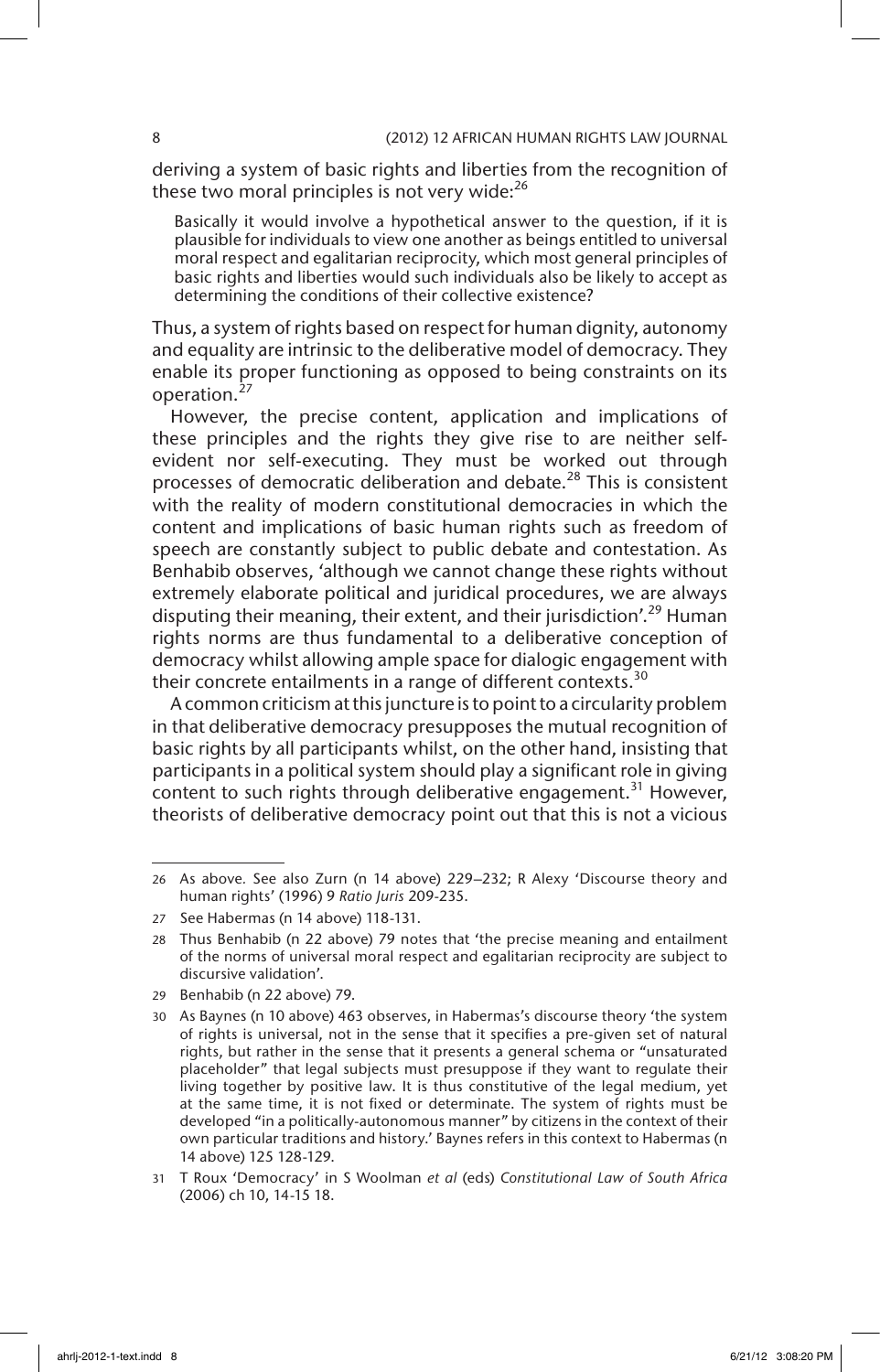circle. It accurately depicts the reflexive or recursive relationship between rights and democracy – both presuppose each other for their proper functioning. While the circle exists at a theoretical level, it has critical bite in practice. It invites first-order claims for the recognition and fulfilment of human rights, as well as second-order claims about whether the procedures and institutions through which such firstorder claims are determined allow for full and equal participation by all affected.<sup>32</sup> In other words, the relationship between democracy and human rights need not be a zero-sum game. A general framework of rights is essential to ensure processes of fair democratic deliberation based on mutual respect. At the same time, there is significant scope for the concrete implications of these general rights norms to be worked out by the beneficiaries through democratic deliberation in a variety of different contexts. The implications of this reciprocal relationship between rights and democratic participation for the institution of judicial review are explored further below and in part 4.

The second feature that makes deliberative democracy suited to mediating between the universal and the particular is that it takes seriously value pluralism in contemporary democracy. It emphasises the institutional procedures and practices for decisions on matters that would be binding on all by requiring parity of participation<sup>33</sup> and public reasoning<sup>34</sup> as a basis for reaching agreements (even if only partial and provisional) on the norms that are to govern people's collective lives. Parity of participation requires that the social, economic and political barriers which create subordinated groups or classes of people be redressed. These groups or classes are denied the social recognition or access to the economic resources to participate as equals in the diverse array of institutions which wield power over people's lives in society. Whilst the reality of diverse world views and value systems are recognised, deliberative democratic theorists do not presume that people's prior value-systems and views are fixed and immutable, but rather that they are capable of adjustment (or even transformation) through deliberative engagement with other perspectives and world

<sup>32</sup> See Benhabib (n 22 above) 78-79; N Fraser 'Social justice in the age of identity politics: Redistribution, recognition and participation' in N Fraser & A Honneth *Redistribution or recognition? A political-philosophical exchange* (2003) 7 44-45.

<sup>33</sup> One of the most sophisticated analyses of the intersecting axes of participatory parity – redistribution, recognition and political participation – in contemporary capitalist societies is provided by Fraser (n 32 above) 7 229-223; see also N Fraser 'Social exclusion, global poverty, and scales of (in)justice: Rethinking law and poverty in a globalising world' (2011) 3 *Stellenbosch Law Review* 452.

<sup>34</sup> According to Cohen, 'a deliberative conception puts public reasoning at the centre of political justification'. He describes the public reasoning that distinguishes deliberative democracy as the advancement of reasons in deliberation which 'others have reason to accept, given the fact of reasonable pluralism and the assumption that those others are reasonable'. See J Cohen 'Procedure and substance in deliberative democracy' in Benhabib (n 22 above) 95 100.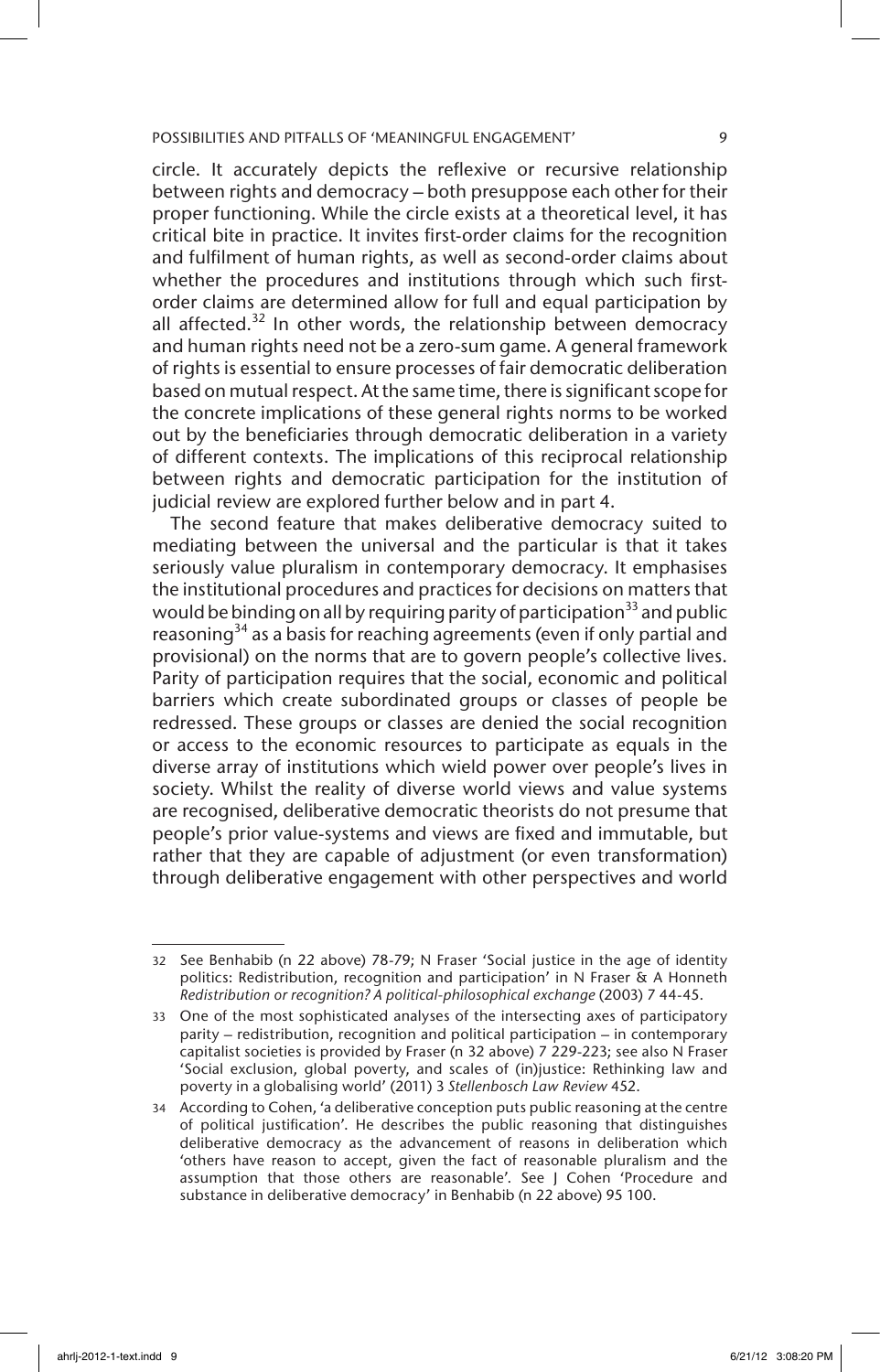views.<sup>35</sup> However, its ultimate legitimacy and application does not depend on requiring people to change their prior preferences, values or world views.<sup>36</sup> Feminist theorists, in particular, have contributed to a critique of traditional versions of 'the common good' in deliberative democratic theory which have tended to suppress deep conflicts of value and interests. Young has developed a sophisticated account of deliberative democracy which explores the possibilities of co-operation on fundamental questions of governance across differences:<sup>3</sup>

A discussion is liable to break down if participants with deep conflicts of interest and value pretend they have common interests, because they are unable to air their differences. If, on the other hand, they mutually acknowledge their differences, and thereby mutually acknowledge that co-operation between them requires aiming to make each understand the others across those differences, then they are more likely to maintain co-operation and occasionally arrive at rough-and-ready provisional agreement.

Finally, modern accounts of deliberative democracy are not premised on the impractical and even possibly undesirable notion of a single deliberative assembly. Rather, these accounts emphasise that deliberative democracy should operate at a variety of different levels and through a range of institutions. It coexists with the mechanisms for citizen participation in the institutions and processes of representative democracy. However, deliberative democracy enriches and deepens representative democracy by expanding the opportunities for people's active participation in a broad range of decision-making processes. It thus represents a more substantive conception of democracy than participating in periodic elections and in the formal mechanisms created for allowing citizens input in the institutions of representative democracy. Through creating multiple sites of dialogue and avenues of participation, the aim is to encourage greater participation in the public and private institutions which affect various aspects of people's lives.<sup>38</sup>

Most theorists of deliberative democracy would accord courts an important role as deliberative forums. They do more than simply resolve disputes between parties on the basis of legal norms, but also shape and are shaped by broader political discourses. This is particularly evident when they interpret and enforce broadlyformulated and frequently contested human rights norms. In the context of United States constitutional law, Benhabib points out that

<sup>35</sup> Benhabib (n 22 above) 73; IM Young *Inclusion and democracy* (2000) 24.

<sup>36</sup> See Cohen (n 34 above) 100.

<sup>37</sup> Young (n 35 above) 44.

<sup>38</sup> See Benhabib (n 22 above) 81-82. Fraser refers to a heterogeneous, dispersed network of many publics as well as 'subaltern counterpublics'. See N Fraser 'Rethinking the public sphere: A contribution to the critique of actually existing democracy' in C Calhoun (ed) *Habermas and the public sphere* (1992) 109 121- 123.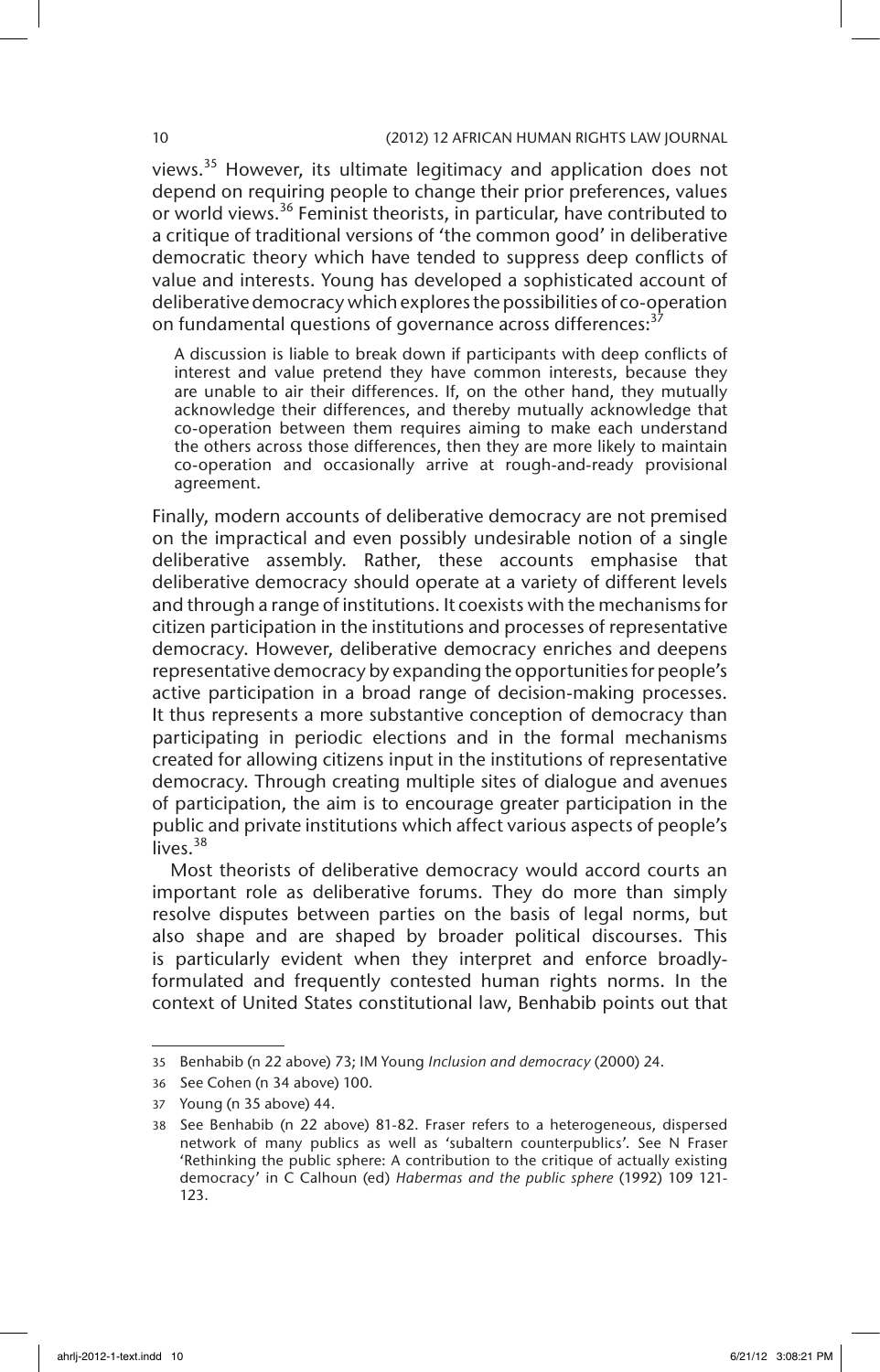rights are never really 'off the agenda' of public discussion and debate even in the face of authoritative interpretations by the US Supreme Court on questions of abortion, free speech and affirmative action. The content and implications of these rights remain contested and contestable. Rights are 'constitutive and regulative institutional norms of debate in democratic societies that cannot be transformed and abrogated by simple majority decisions'.  $39$  Although constitutional rights are generally entrenched and cannot be altered without extremely elaborate political and juridical procedures, their meaning, scope and application are always being contested and debated. This aligns with what was stated above, that human rights norms constitute general controlling principles, but their concrete implications in various contexts are always subject to debate and frequently struggles between contesting social groups.

Within a deliberative model of democracy, courts potentially play a valuable role in protecting the vital interests and values which human rights norms seek to protect. In addition, they seek to preserve the conditions for fair and equitable participation in decision-making processes through which human rights are given concrete effect (for instance through legislation and policy processes). $40$  Many of the rights in the South African Bill of Rights, ranging from freedom of association, freedom of expression, access to information and just administrative action, enable and facilitate people's involvement in a range of decision-making processes which define and affect their rights. The Bill of Rights thus protects a set of substantive values and interests as well as people's right to participate in fundamental decisions that affect these values and interests. In this way, we can make sense of the description of the Bill of Rights in section 7(1) of the Constitution as 'a cornerstone of democracy in South Africa', enshrining the rights of all people in our country and affirming 'the democratic values of human dignity, equality and freedom'. This expresses the interdependence between human rights and democratic participation, and reinforces Justice Sachs's insight that 'the procedural and substantive aspects of justice and equity cannot always be separated'.<sup>41</sup>

At their best, courts can become an institutionalised site for hearing marginalised voices and according deliberative attention to their human rights claims. Through the public, institutional character of litigation, these voices can be amplified and channelled into the formal structures of political decision making and policy formulation.<sup>42</sup> Ideally, the adjudication of human rights norms can facilitate participatory parity in all spheres of political, economic, social and cultural decision

<sup>39</sup> Benhabib (n 22 above) 79.

<sup>40</sup> See generally Zurn (n 14 above).

<sup>41</sup> *Port Elizabeth Municipality v Various Occupiers* 2005 1 SA 217 (CC) para 39 (*Port-Elizabeth Municipality*).

<sup>42</sup> Zurn (n 14 above) 242.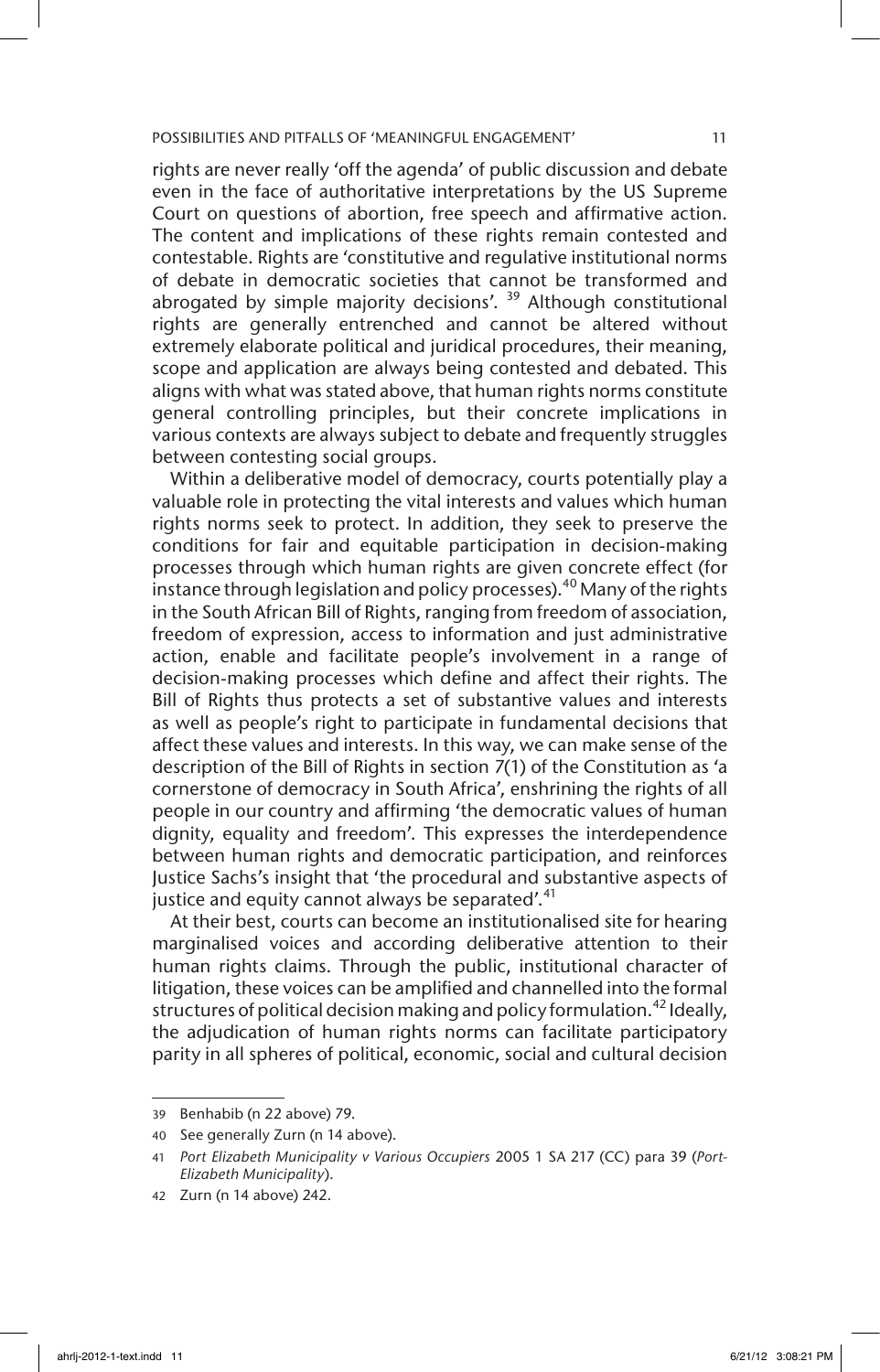making where power is wielded and decisions are made which have a profound impact on people's lives.

However, it is equally possible for courts to develop interpretations of rights which are insensitive to the contextual realities and powerrelationships in which various groups experience rights violations. Courts may also be insufficiently sensitive to the reasonable diversity of ways in which rights can be interpreted and realised in practice without undermining their normative purposes and values.<sup>43</sup> These manifestations of the 'paradox of institutionalisation' discussed above create an inescapable tension between the substantive and procedural dimensions of justice in human rights litigation. Courts may either be too weak in developing the substantive normative content of rights, deferring instead to democratic decision-making processes.<sup>44</sup> At the other end of the spectrum, they may be overly prescriptive at the rights definition, review or remedial phases of human rights litigation, thereby foreclosing appropriate democratic participation in rights definition and implementation. Depending on the circumstances of particular cases, such participation may be more capable of achieving just and sustainable solutions to human rights problems and issues. Without broad-based, continual human rights dialogue and engagement, human rights are likely to have only a very superficial purchase in society and are unlikely to be implemented in an effective, sustained manner.<sup>45</sup>

This tension between substantive and procedural justice in the adjudication of human rights norms tracks the tension between universalism and particularism in adjudication. An overly weak assertion of the universal values of human rights may result in arbitrary, localised decision making over questions of fundamental rights. Conversely, too strong an assertion of general universal prescripts may result in vague, broad statements of values which are not responsive to the unique needs and circumstances of particular cases.

This creates particular challenges for adjudication. Courts must endeavour to craft an appropriate response in the context of particular cases which does not amount to an abdication of judicial

<sup>43</sup> For a discussion of these tendencies in the context of socio-economic rights adjudication, see S Liebenberg *Socio-economic rights: Adjudication under a transformative constitution* (2010) 39-42.

<sup>44</sup> Reliance on the doctrines of separation of powers and deference are common judicial strategies for deferring to the institutions of representative democracy. See K McLean *Constitutional deference, courts and socio-economic rights in South Africa* (2009); D Brand 'Judicial deference and democracy in socio-economic rights cases in South Africa' (2011) 22 *Stellenbosch Law Review* 614.

<sup>45</sup> For accounts of how rights emerge from and in turn influence community and social processes, see S Mnisi Weeks & A Claassens 'Tensions between vernacular values that prioritise basic needs and state versions of customary law that contradict them' (2011) 22 *Stellenbosch Law Review* 823; J Perelman & KG Young, with the participation of M Ayariga 'Freeing Mohammed Zakari: Rights as footprints' in White & Perelman (n 2 above) 122.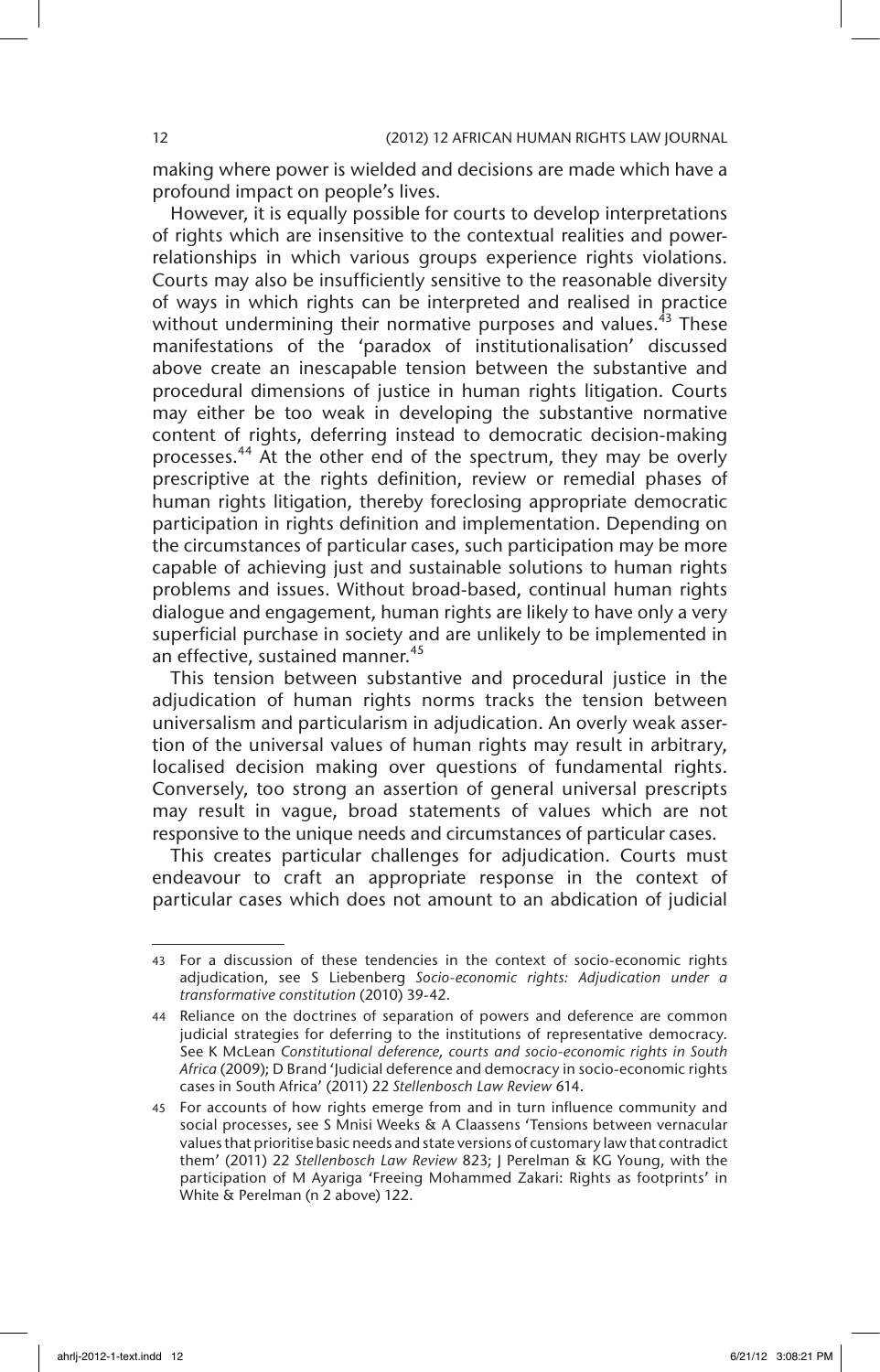responsibility for interpreting rights and articulating their normative values and purposes. At the same time, conceiving rights as integral to a deliberative democratic paradigm requires that courts strive to foster (or at least avoid foreclosing) democratic participation in working out the concrete implications of these norms in a variety of different circumstances. As Sachs J observes, if adjudication is to respect both the substantive and procedural aspects of justice, '[t]he managerial role of the courts may need to find expression in innovative ways'.<sup>46</sup>

The following part of this article considers the potential of the adjudicative strategy of 'meaningful engagement' deployed by the South African Constitutional Court to mediate these tensions in the context of its jurisprudence pertaining to the eviction of impoverished occupiers from their homes. As will be seen, the Court has made use of orders of 'meaningful engagement' at both the review and remedial stages of evictions cases. The potential and pitfalls of this turn to engagement in social rights adjudication will be analysed and evaluated.

# 4 Meaningful engagement

# 4.1 Constitutional and legislative context

Disputes relating to the eviction of persons from their homes directly implicate section 26(3) of the Constitution, which provides: $47$ 

No one may be evicted from their home, or have their home demolished, without an order of court made after considering all the relevant circumstances. No legislation may permit arbitrary evictions.

In addition, in terms of sections 26(1) and (2), the state is required to take 'reasonable legislative and other measures, within its available resources, to achieve the progressive realisation' of the right of everyone to have access to adequate housing. This means that all state action in relation to an eviction of persons from public or private land must conform to the criteria of reasonableness developed in the Court's major socio-economic rights jurisprudence.<sup>48</sup>

A range of legislation has been enacted to give effect to this right in different contexts, including the significant Prevention of Illegal

<sup>46</sup> *Port Elizabeth Municipality* (n 41 above) para 39.

<sup>47</sup> In *Government of the Republic of South Africa & Others v Grootboom & Others* 2001 1 SA 46 para 34 (*Grootboom*), the Constitutional Court drew attention to the close interrelationship between the three subsections of sec 26.

<sup>48</sup> For an analysis of these criteria, see Liebenberg (n 43 above) 146-163. The Constitutional Court has confirmed that the duty of relevant organs of state (such as local authorities) to ensure the provision of temporary alternative accommodation applies even when occupiers are evicted by private parties. See *City of Johannesburg Metropolitan Municipality v Blue Moonlight Properties 39 (Pty) Ltd* 2012 2 SA 104 (CC).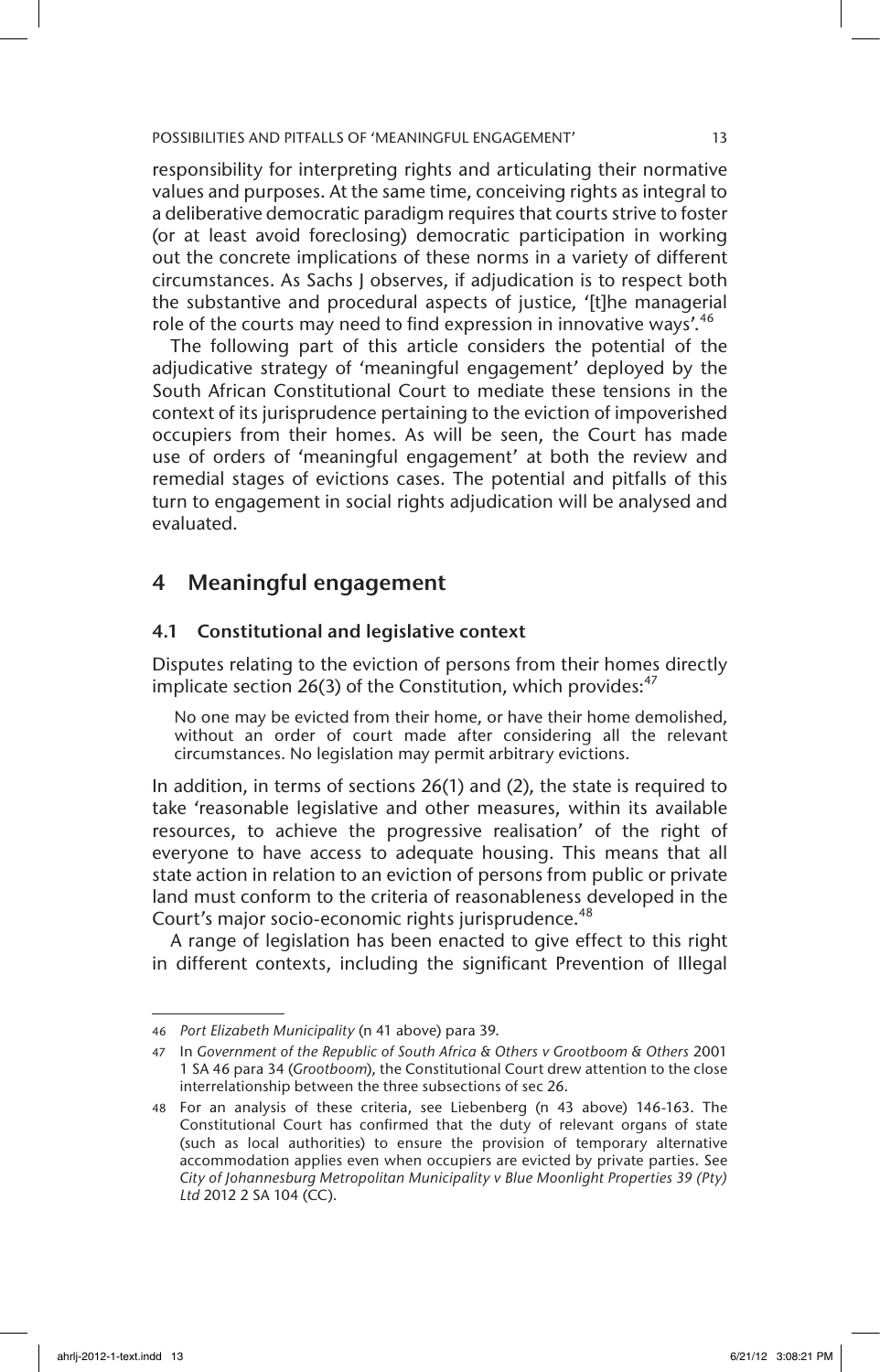Eviction from and Unlawful Occupation of Land Act 19 of 1998 (PIE). This legislation vests in courts a broad discretion based on 'justice and equity' in considering whether, and under which conditions, unlawful occupiers may be evicted from public or private land.<sup>49</sup> Early in its jurisprudence on PIE, the Constitutional Court held that a key factor in determining the fairness of an eviction is whether 'proper discussions, and where appropriate, mediation have been attempted'.<sup>50</sup> The Court held that in seeking to resolve the conflict between property and housing rights in eviction cases, 'the procedural and substantive aspects of justice and equity cannot always be separated'. <sup>51</sup> This signalled an affirmation by the Court that the housing rights protected in section 26 of the Constitution, in addition to conferring substantive benefits, entitle unlawful occupiers to participate in the process of finding a just solution to what often appears as the intractable conflict between their housing rights and the property rights of landowners.<sup>52</sup>

# 4.2 Turn to engagement: The *Olivia Road* case

The participatory dimension of resolving rights conflicts was substantially expanded on in *Occupiers of 51 Olivia Road, Berea Township, and 197 Main Street, Johannesburg v City of Johannesburg*<sup>53</sup> (*Olivia Road*). This case concerned an attempted eviction by the City of Johannesburg of a number of impoverished residents of so-called 'bad buildings' from the inner city where the circumstances of their occupation were deemed to constitute a threat to their health and safety in terms of, *inter alia*, the National Building Regulations and Standards Act 103 of 1977 (NBRSA). The eviction proceedings were part of a broader strategy to evict an estimated 67 000 people from 235 allegedly unsafe properties in the inner city of Johannesburg as part of the Council's Inner City Regeneration Strategy. After the hearing of the application for leave to appeal and argument in the matter, the Constitutional Court issued an interim order requiring the City and occupiers to:<sup>54</sup>

engage with each other meaningfully … in an effort to resolve the differences and difficulties aired in this application in the light of the values of the Constitution, the constitutional and statutory duties of the municipality and the rights and duties of the citizens concerned.

<sup>49</sup> On the development of evictions law under the influence of sec 26(3), see AJ van der Walt *Constitutional property law* (2006) 410-419; Liebenberg (n 43 above) 268- 311.

<sup>50</sup> *Port Elizabeth Municipality* (n 41 above) para 43.

<sup>51</sup> *Port Elizabeth Municipality* (n 41 above) para 39.

<sup>52</sup> The significance of participation was grounded in respect for the human dignity and 'personal moral agency' of occupiers. *Port Elizabeth Municipality* (n 41 above) para 41.

<sup>53</sup> 2008 3 SA 208 (CC).

<sup>54</sup> *Olivia Road* (n 53 above) para 5 (interim order para 1).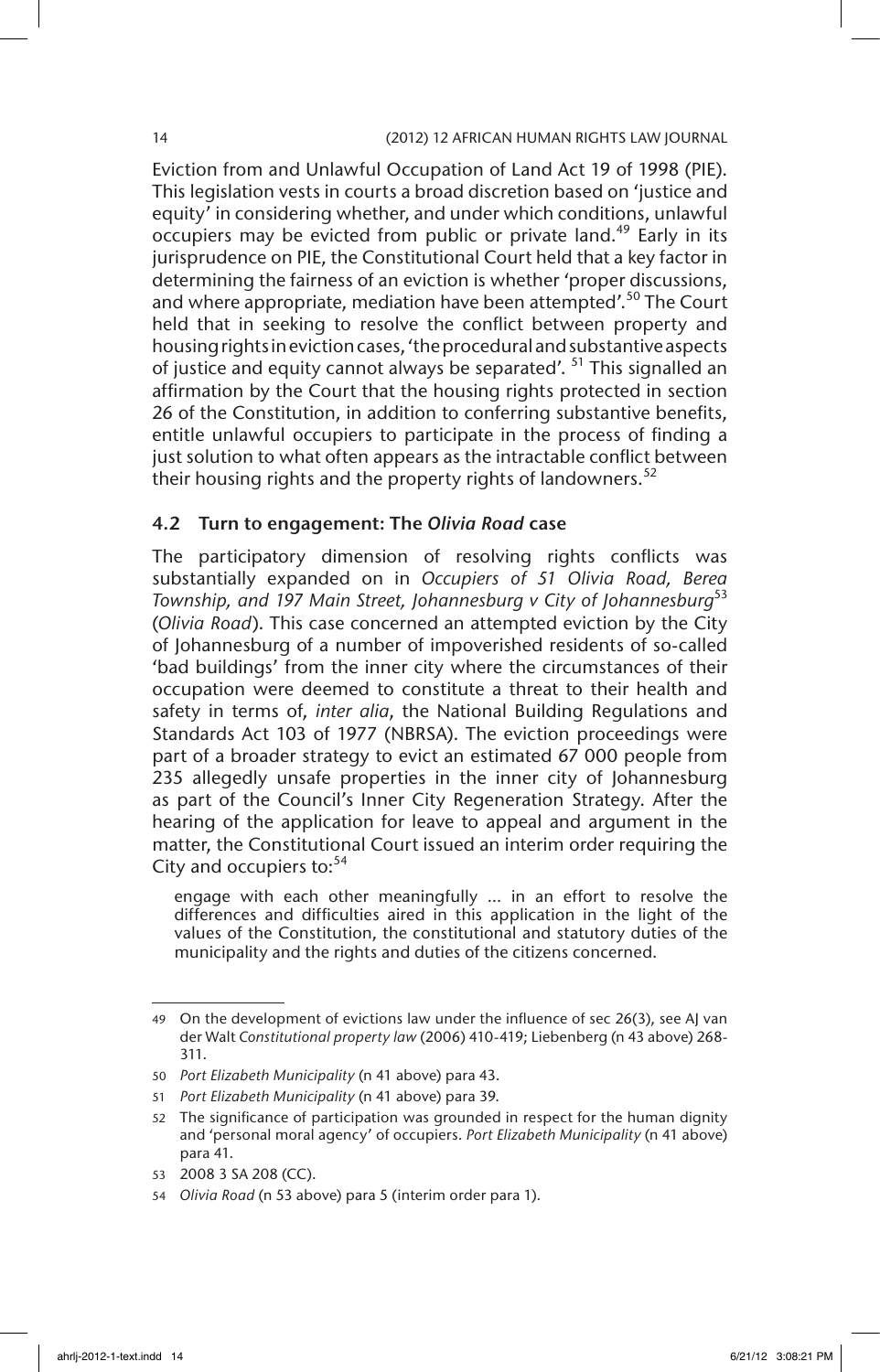The parties were ordered to report back to the Court on the results of the engagement.<sup>55</sup> The Court indicated further that account would be taken of the contents of the report in the preparation of the judgment or in issuing further directions should this become necessary.<sup>56</sup>

The outcome of this meaningful engagement order was a comprehensive settlement agreement between the parties. This agreement included steps for rendering the buildings safer and more habitable, as well as detailed provisions relating to the relocation of the occupiers to alternative accommodation in the inner city. The latter included the identification of relevant buildings, the nature and standard of the accommodation to be provided, and the calculation of the rental to be paid. $57$  The agreement further stipulated that this alternative accommodation was being provided pending the provision of suitable permanent housing solutions being developed by the City 'in consultation' with the occupiers concerned.<sup>58</sup> This settlement agreement was endorsed by the Court on 5 November 2007.<sup>59</sup>

In its subsequent judgment, the Court elaborated on its reasons for making the engagement order, and the purposes and nature of such engagement. It affirmed the basic principle is that in situations where people face homelessness due to an eviction, public authorities should generally engage seriously and in good faith with the affected occupiers with a view to finding humane and pragmatic solutions to their dilemma. The Court derived the legal basis for the requirement of meaningful engagement directly from a range of constitutional provisions, but particularly from section 26 which, as noted above, entrenches the right of access to adequate housing, and imposes the obligation on the state to act 'reasonably' in realising this right.<sup>60</sup> Whether there has been meaningful engagement is furthermore one of the 'relevant circumstances' to be taken into account in terms of section 26(3) of the Constitution. $61$ 

The Court described the objectives of such engagement to include ascertaining what the consequences of an eviction might be, whether

<sup>55</sup> *Olivia Road* (n 53 above) para 5 (interim order para 3).

<sup>56</sup> *Olivia Road* (n 53 above) para 5 (interim order para 4).

<sup>57</sup> Rent was to be calculated at 25% of the occupiers' income and the occupiers were allowed to stay in the property until permanent accommodation became available to them.

<sup>58</sup> Settlement agreement between City of Johannesburg and the Occupiers of 51 Olivia Road, Berea Township and 197 Main Street, Johannesburg dated 29 October 2007 (copy on file with author). The terms of the engagement order are summarised by the Court in *Olivia Road* (n 53 above) paras 24-26.

<sup>59</sup> *Olivia Road* (n 53 above) para 27.

<sup>60</sup> In *Grootboom* (n 47 above) para 17, the Court held: 'Every homeless person is in need of housing and this means that every step taken in relation to a potentially homeless person must also be reasonable if it is to comply with section 26(2).'

<sup>61</sup> *Grootboom* (n 47 above) paras 18 & 22.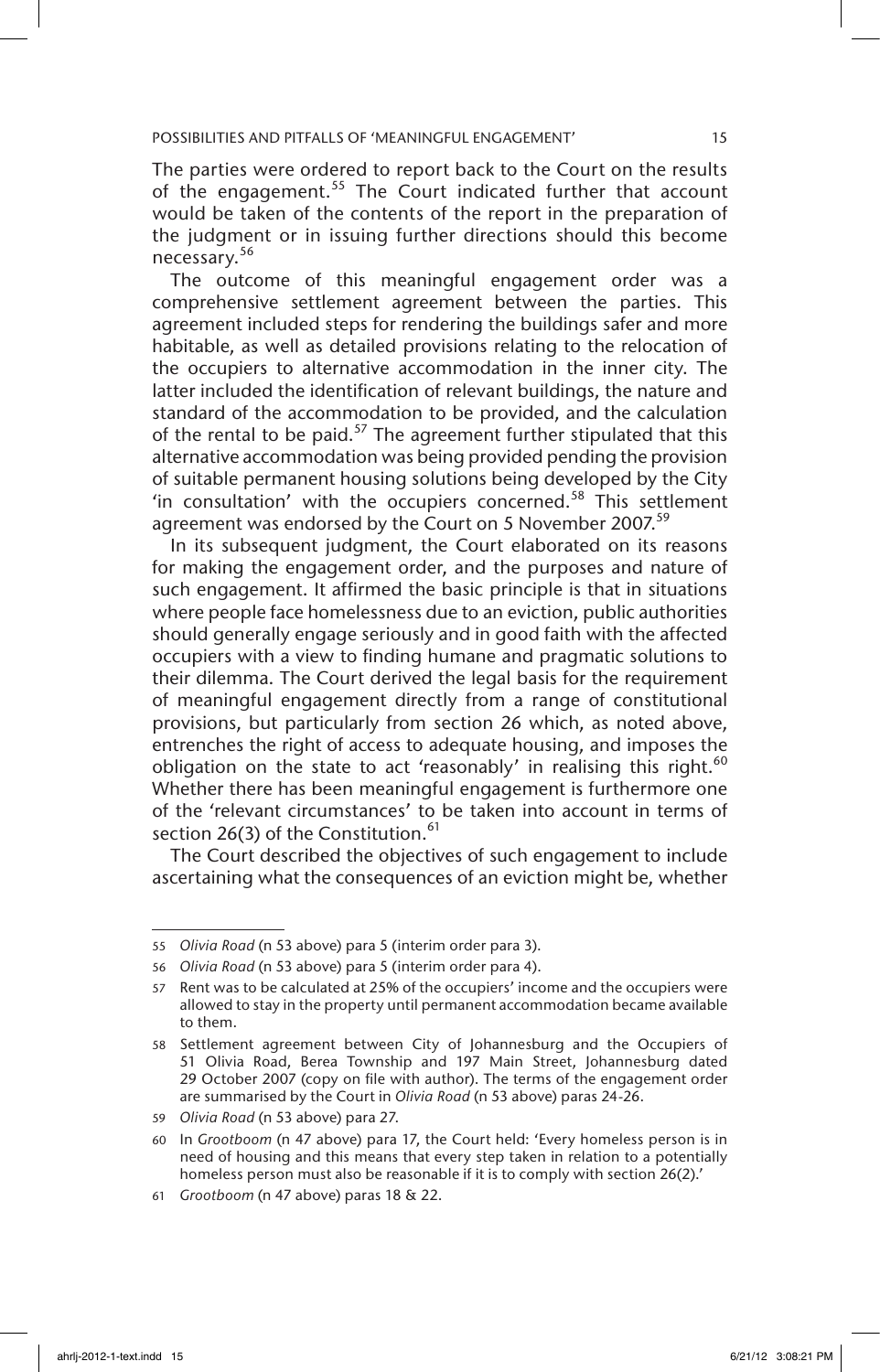the City could help in alleviating any dire consequences, whether it was possible to render the buildings concerned relatively safe and conducive to health for an interim period, whether the City had any obligations to the occupiers in the prevailing circumstances, and when and how the City could or would fulfil these obligations.  $62$ 

A number of the key features of meaningful engagement in the context of an eviction can be distilled from the judgment, including serious consideration of the alternative accommodation needs of the particular occupiers.<sup>63</sup> The Court emphasised that the nature and extent of the engagement must depend on the context. Thus 'the larger the number of people potentially to be affected by eviction, the greater the need for structured, consistent and careful engagement' involving 'competent sensitive council workers skilled in engagement'.64 In a small municipality where the numbers of people affected by evictions are much smaller, *ad hoc* engagement may be appropriate.<sup>65</sup> The Court went on to observe:<sup>66</sup>

Engagement has the potential to contribute towards the resolution of disputes and to increased understanding and sympathetic care if both sides are willing to participate in the process. People about to be evicted may be so vulnerable that they may not be able to understand the importance of engagement and may refuse to take part in the process. If this happens, a municipality cannot walk away without more. It must make reasonable efforts to engage and it is only if these efforts fail that a municipality may proceed without appropriate engagement. It is precisely to ensure that a city is able to engage meaningfully with poor, vulnerable or illiterate people that the engagement process should preferably be managed by careful and sensitive people on its side.

Meaningful engagement requires that the parties engage with each other reasonably and in good faith. Intransigent attitudes or the 'making of non-negotiable, unreasonable demands' undermines the deliberative process.<sup>67</sup> Proactive solutions must be pursued and civil society organisations should facilitate the engagement process in every possible way.<sup>68</sup> Finally, the engagement process must be characterised by transparency as secrecy would be counter-productive to the process of engagement.<sup>69</sup> In any eviction proceedings, a municipality would be required to provide 'a complete and accurate account of

<sup>62</sup> *Olivia Road* (n 53 above) para 14.

<sup>63</sup> *Olivia Road* (n 53 above) para 18.

<sup>64</sup> *Olivia Road* (n 53 above) para 19.

<sup>65</sup> As above.

<sup>66</sup> *Olivia Road* (n 53 above) para 15.

<sup>67</sup> *Olivia Road* (n 53 above) para 20.

<sup>68</sup> As above.

<sup>69</sup> *Olivia Road* (n 53 above) para 21. This gives expression to transparency as a relevant criterion in the assessment of reasonable action by the state in realising socio-economic rights. See *Minister of Health v Treatment Action Campaign (No 2)* 2002 5 SA 721 (CC) para 123.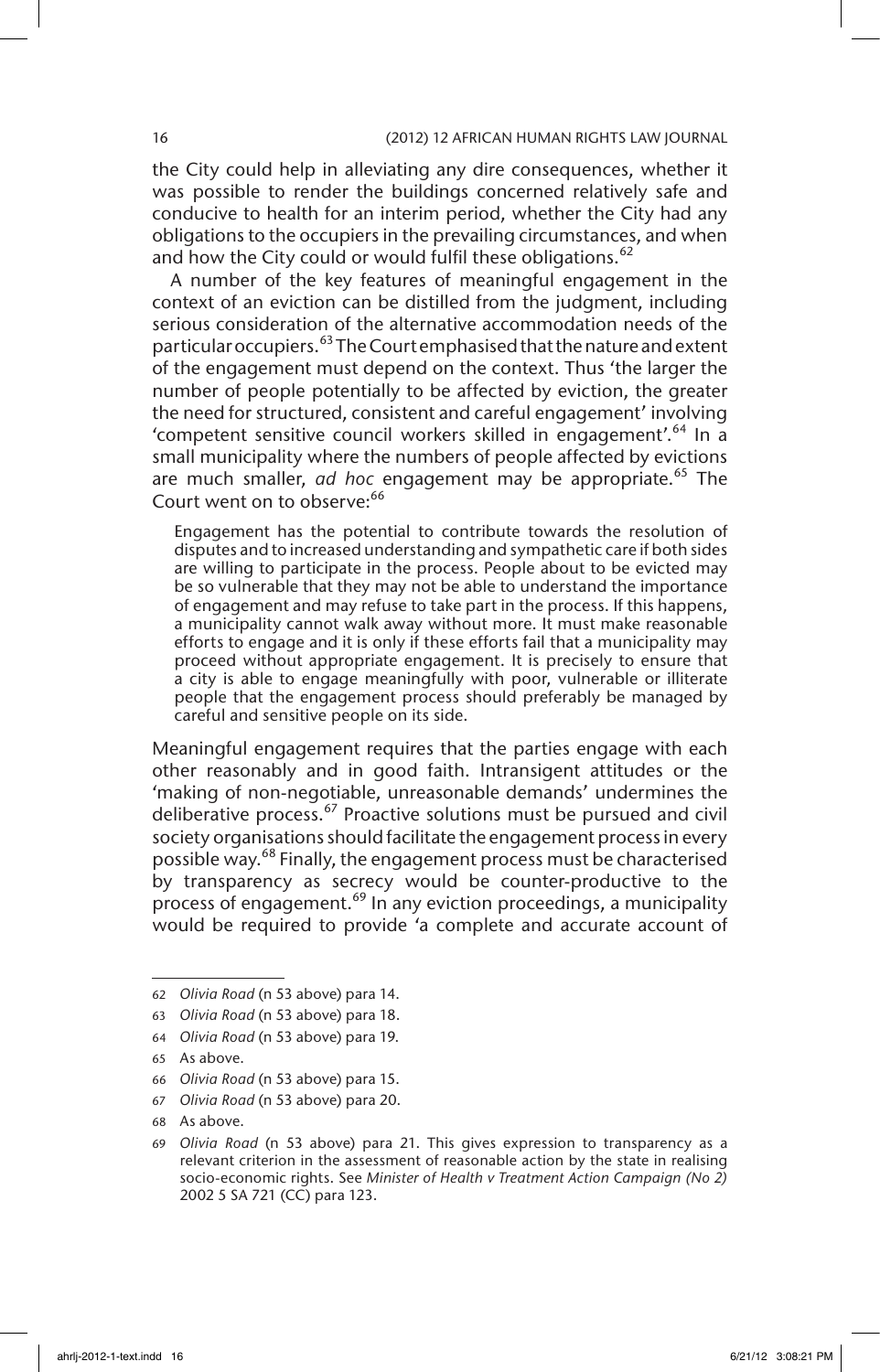the process of engagement including at least the reasonable efforts of the municipality within that process'.<sup>70</sup> Should this record show that the municipality had failed to engage with the affected community, or had behaved unreasonably during the engagement process, this fact would constitute 'a weighty consideration against the grant of an ejectment order'.<sup>71</sup>

The Court concluded that the Supreme Court of Appeal should not have granted the eviction order in the circumstances of the case in the absence of meaningful engagement between the parties.<sup>72</sup> The Court also held that, by failing to affirm the relevance of the availability of alternative accommodation in the decision by the City to issue notices to vacate, the Supreme Court of Appeal had not fully appreciated the interrelationship between section 12(4)(b) of the Act and section 26(2) of the Constitution.<sup>73</sup> Finally, the Court held that section 12(6) of the NBRSA, which imposes criminal liability for a failure to comply with a notice to vacate without provision for judicial oversight of the eviction, was inconsistent with section 26(3). By way of remedy, the Court read appropriate wording into the section to provide for judicial oversight of evictions in terms of section  $12(4)(b)$  of the NBRSA.<sup>74</sup>

The description by the Court of the requirements of 'meaningful engagement' exhibit many of the key features of a deliberative conception of democratic participation described in part 3 above. The interim order of meaningful engagement resulted in a settlement agreement between the occupiers and the City of Johannesburg which substantially met all the occupiers' concerns regarding the location, quality and affordability of the alternative accommodation to be provided upon their eviction from the buildings.<sup>75</sup> The order facilitated a participatory, contextualised solution to the impasse which had developed around the City's concern to avoid habitation of buildings which posed a danger to health and safety, and the residents' interest in having access to adequate alternative accommodation in proximity to the places where they pursued their livelihoods. As indicated, the Court proceeded to deal in its judgment with a number of legal issues pertaining to the importance of meaningful engagement as a constitutional requirement in eviction disputes as well as the constitutionality of the NBRSA.

<sup>70</sup> *Olivia Road* (n 53 above) para 21.

<sup>71</sup> As above.

<sup>72</sup> *Olivia Road* (n 53 above) para 23.

<sup>73</sup> *Olivia Road* (n 53 above) para 45.

<sup>74</sup> *Olivia Road* (n 53 above) para 54 (order para 6).

<sup>75</sup> For a detailed account of the engagement process by the skilled public interest lawyer representing the occupiers, see S Wilson 'Planning for inclusion in South Africa: The state's duty to prevent homelessness and the potential of "meaningful engagement"' (2011) 22 *Urban Forum* 1.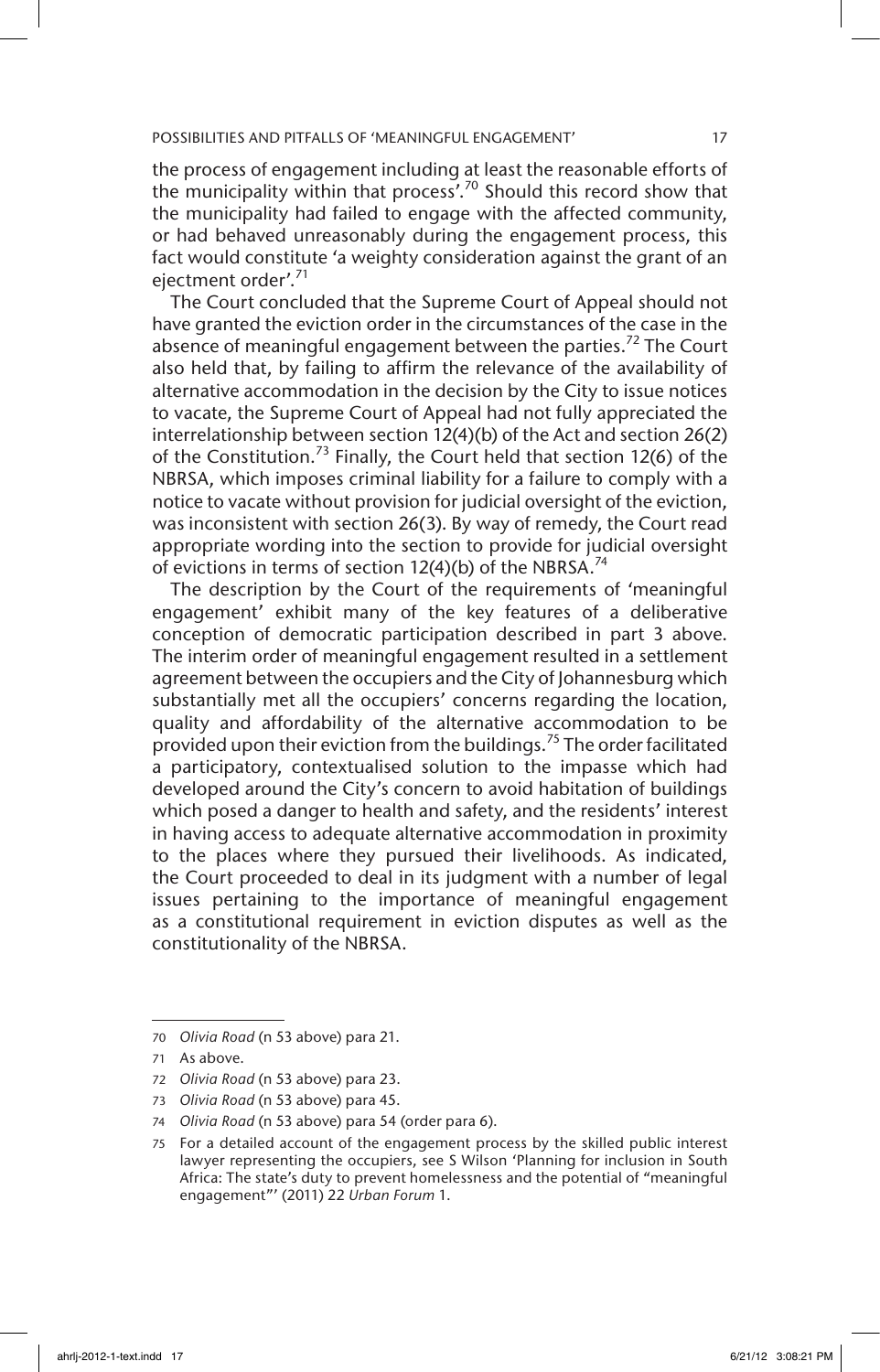#### 18 (2012) 12 AFRICAN HUMAN RIGHTS LAW JOURNAL

Nevertheless, it failed to deal with a number of other legal issues which are of systemic significance to those who find themselves in a similar position to the occupiers in the broader Johannesburg as well as the country as a whole. These issues were expressly raised by the applicants and elaborated on by the *amicus curiae* submissions.<sup>76</sup> Thus, the Court failed to engage the issue whether the issuing of the 'notice to vacate' notices by the City in terms of section 12(4)(b) of the NBRSA constituted administrative action, thereby attracting the hearing or public inquiry procedures in terms of the right to just administrative action as given effect by the Promotion of Administrative Justice Act 3 of 2000 (PAJA).<sup>77</sup> Similarly, the Court declined to decide whether the eviction was subject to the requirements laid down in section 6 of PIE.<sup>78</sup> Perhaps most significantly, the Court declined to deal with the systemic question raised by the occupiers regarding whether the City had put in place a reasonable plan for the permanent housing of the occupiers and the many other poor people resident in the inner city.<sup>79</sup> It was estimated that approximately 69 000 other residents of the Johannesburg inner city were similarly facing eviction and the applicants and their legal representatives also sought to represent this broader class of persons. The Court stated that it had no reason to doubt that the City would also negotiate in good faith with other similarly-placed occupants. $80$  In addition, the Court expressed its reservations about acting as the 'court of first and last instance' in an abstract and generalised evaluation of whether the City's housing plan was reasonable in relation to the entire class of similarly-placed occupiers.<sup>81</sup> If necessary, particular occupiers could bring a case to the High Court making specific allegations concerning the compliance of the City with its housing obligations in relation to them.<sup>82</sup>

In many respects, the Court's judgment is a welcome affirmation of the principle of participatory, deliberative democracy in resolving conflicts involving constitutional rights such as housing. A failure to engage meaningfully is to be treated by courts as a weighty

<sup>76</sup> The Community Law Centre (UWC) and Centre on Housing Rights and Evictions (COHRE) were joint *amici curiae* in both the Supreme Court of Appeal and the Constitutional Court. See their *amicus curiae* submissions on-line at http://www. constitutionalcourt.org.za/Archimages/10661.PDF (accessed 15 May 2012).

<sup>77</sup> *Olivia Road* (n 53 above) paras 7, 9 & 39. See G Quinot 'An administrative law perspective on "bad building" evictions in the Johannesburg inner city: *City of Johannesburg v Rand Properties (Pty) Ltd*' (2007) 1 *ESR Review* 25.

<sup>78</sup> *Olivia Road* (n 53 above) para 38. A court may grant an order for the eviction of unlawful occupiers in terms of PIE at the instance of organs of state if it is in the public interest to do so (sec 6(1)(b)). The public interest is defined as including 'the interest of the health and safety of those occupying the land and the public in general' (sec 6(2)).

<sup>79</sup> *Olivia Road* (n 53 above) paras 32-36.

<sup>80</sup> *Olivia Road* (n 53 above) paras 34-35.

<sup>81</sup> As above.

<sup>82</sup> *Olivia Road* (n 53 above) para 35.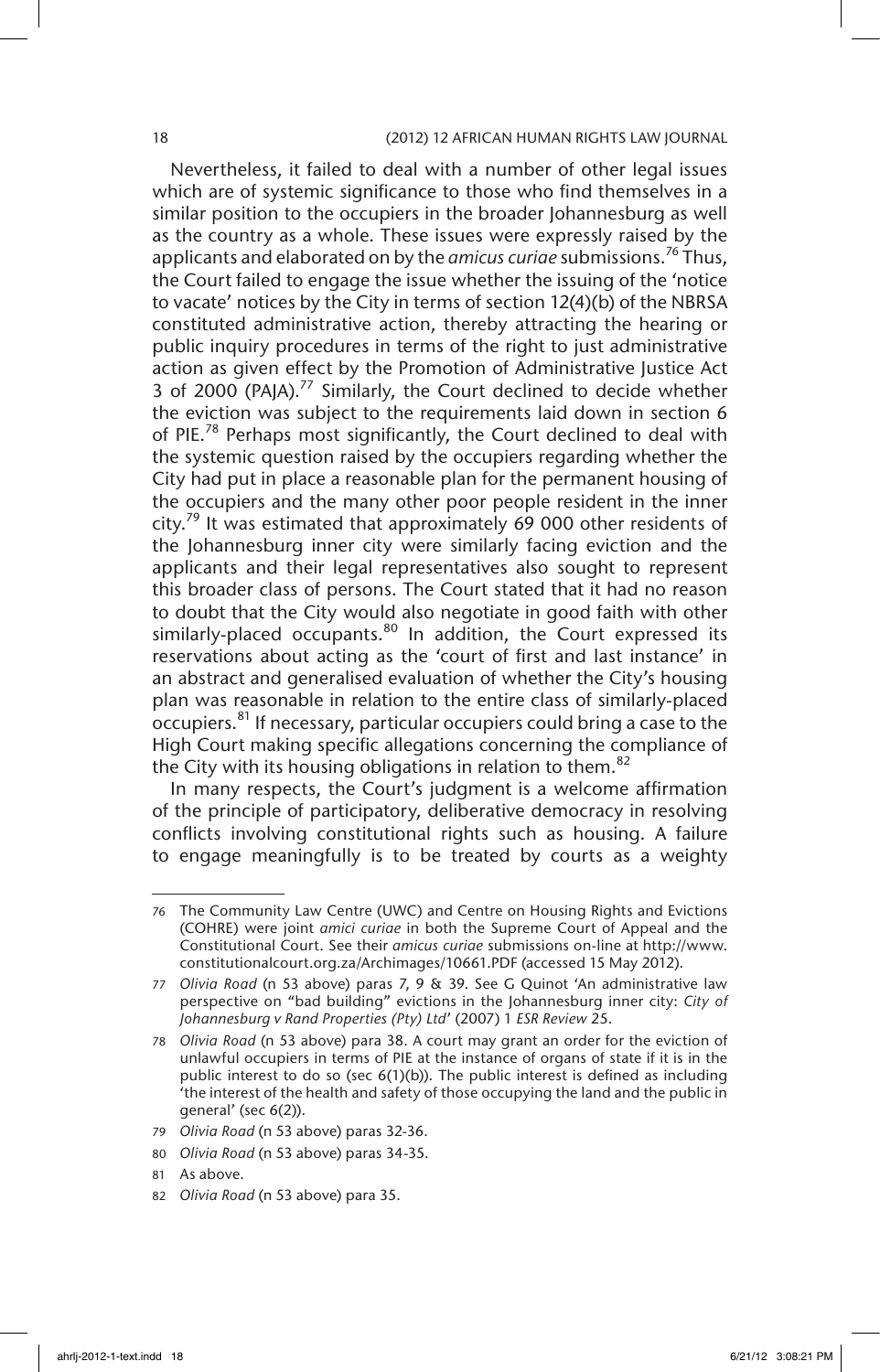consideration against the grant of an eviction order. Those directly affected by decisions impacting on their housing rights are given an opportunity to participate in exploring the implications of these rights in their particular, localised circumstances. In this way, the Court avoids imposing top-down solutions that may not be attuned and responsive to local contexts and needs.

However, there is a real danger that meaningful engagement as an adjudicatory strategy may descend into an unprincipled, normativelyempty process of local dispute settlement.<sup>83</sup> This would undermine the normative underpinnings of deliberative democracy discussed in part 3 above.<sup>84</sup> It should also be borne in mind that in *Olivia Road*, the Court scrutinised and endorsed the agreement reached pursuant to its engagement order. It did so because meaningful engagement had been specifically ordered by it upon the conclusion of the parties' argument.<sup>85</sup> However, it emphasised that the process of engagement should take place before litigation commences unless it is not possible or reasonable to do so because of urgency or some other compelling reason.<sup>86</sup> The implication is that not all engagement processes will be subjected to the judicial scrutiny and approval which took place in *Olivia Road*. There is no guarantee that the process or outcome of engagement between communities and authorities will respect and vindicate relevant constitutional rights. This is a particular concern given the power imbalance which exists between deeply disadvantaged groups facing homelessness in an eviction situation, and local authorities or private landowners. Communities who lack the support of non-governmental organisations (NGOs) or public interest lawyers are particularly vulnerable in this context, and may not be in a position to secure the effective protection of their housing and other rights in an engagement process. Meaningful engagement would thus fail to meet Fraser's criterion of 'participatory parity' for just deliberative fora. 87

Regulatory measures and the allocation of appropriate resources could assist in redressing skewed power relations in the encounter between officials and impoverished communities in engagement

<sup>83</sup> These dangers are evident in the manner in which the Constitutional Court applied meaningful engagement in the matter of *Mamba v Minister of Social Development* CCT 65/08, Court Order dated 21 August 2008. See B Ray 'Proceduralisation's triumph and engagement's promise in socio-economic rights litigation' (2011) 27 *South African Journal on Human Rights* 107 111 122.

<sup>84</sup> See nn 24-27 above and accompanying text.

<sup>85</sup> *Olivia Road* (n 53 above) paras 27-30.

<sup>86</sup> *Olivia Road* (n 53 above) para 30.

<sup>87</sup> See n 33 above and accompanying text.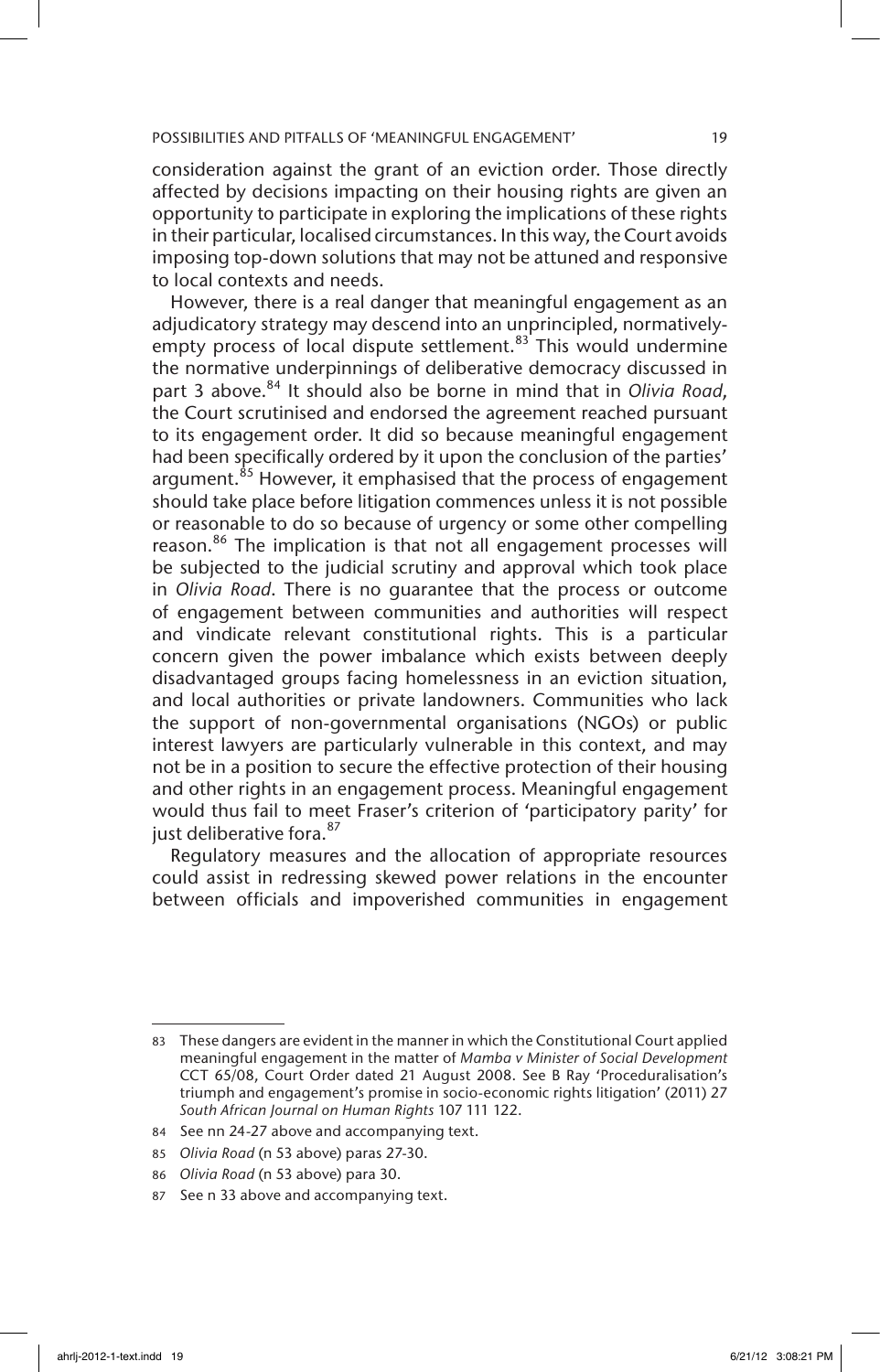#### 20 (2012) 12 AFRICAN HUMAN RIGHTS LAW JOURNAL

processes.<sup>88</sup> However, equally important for ensuring the protection of the rights of marginalised communities is the need for a substantivelyreasoned interpretation of the obligations imposed by socio-economic rights such as the right of access to adequate housing in section 26 of the Constitution.<sup>89</sup> Judgments which elaborate on the nature and implications of housing rights in an eviction context provide the constitutional normative framework within which the search for particular solutions through meaningful engagement between the parties must take place.<sup>90</sup> Such a normative framework is essential for enabling the parties, the public and the courts (if engagement ultimately breaks down) to assess whether the processes and outcomes of the engagement are consistent with the Constitution.

Such normative parameter setting is also important for guiding human rights-compliant responses and policy setting in other contexts where similar problems are faced. It is arguable that the Court in *Olivia Road* missed an important opportunity to sketch normative markers for the resolution of a widespread systemic problem facing a large group of highly vulnerable people facing eviction from sub-standard accommodation in South Africa's urban areas. Normative guidance is essential given the authorities' preference for requiring evicted citydwellers to relocate to townships and informal settlements situated at the periphery of towns and cities, thereby reinforcing the deeplyentrenched legacy of apartheid spatial planning in South Africa. It is only through taking both process and substance seriously that engagement as an adjudicatory strategy in the context of human rights can successfully negotiate the tensions between universalism and particularism.

<sup>88</sup> See, in this regard, the discussion by Ray of the proposals emerging from a Roundtable Discussion on Meaningful Engagement in the Realisation of Socio-Economic Rights. Ray (n 83 above) 107 116-120; B Hepple 'Negotiating social change in the shadow of the law' (2012) 139 *South African Law Journal* 248 256 (forthcoming). Bishop cautions, in this context, that the institutionalisation of engagement processes may serve to undercut more radical forms of participatory democracy. M Bishop 'Vampire or prince? The listening constitution and *Merafong Demarcation Forum & Others v President of the Republic of South Africa & Others*' (2009) 2 *Constitutional Court Review* 313 361-364.

<sup>89</sup> On the importance of substantive reasoning in the interpretation of rights guarantees within a deliberative democracy conception of transformative constitutionalism, see Liebenberg (n 43 above) 44-51.

<sup>90</sup> Housing rights scholars have emphasised the importance of these substantive normative markers in the context of meaningful engagement. See L Chenwi '"Meaningful engagement" in the realisation of socio-economic rights: The South African experience' (2011) 26 *South African Public Law* 128 152-154; K McLean 'Meaningful engagement: One step forward or two back? Some thoughts on *Joe Slovo*' 223 238-239.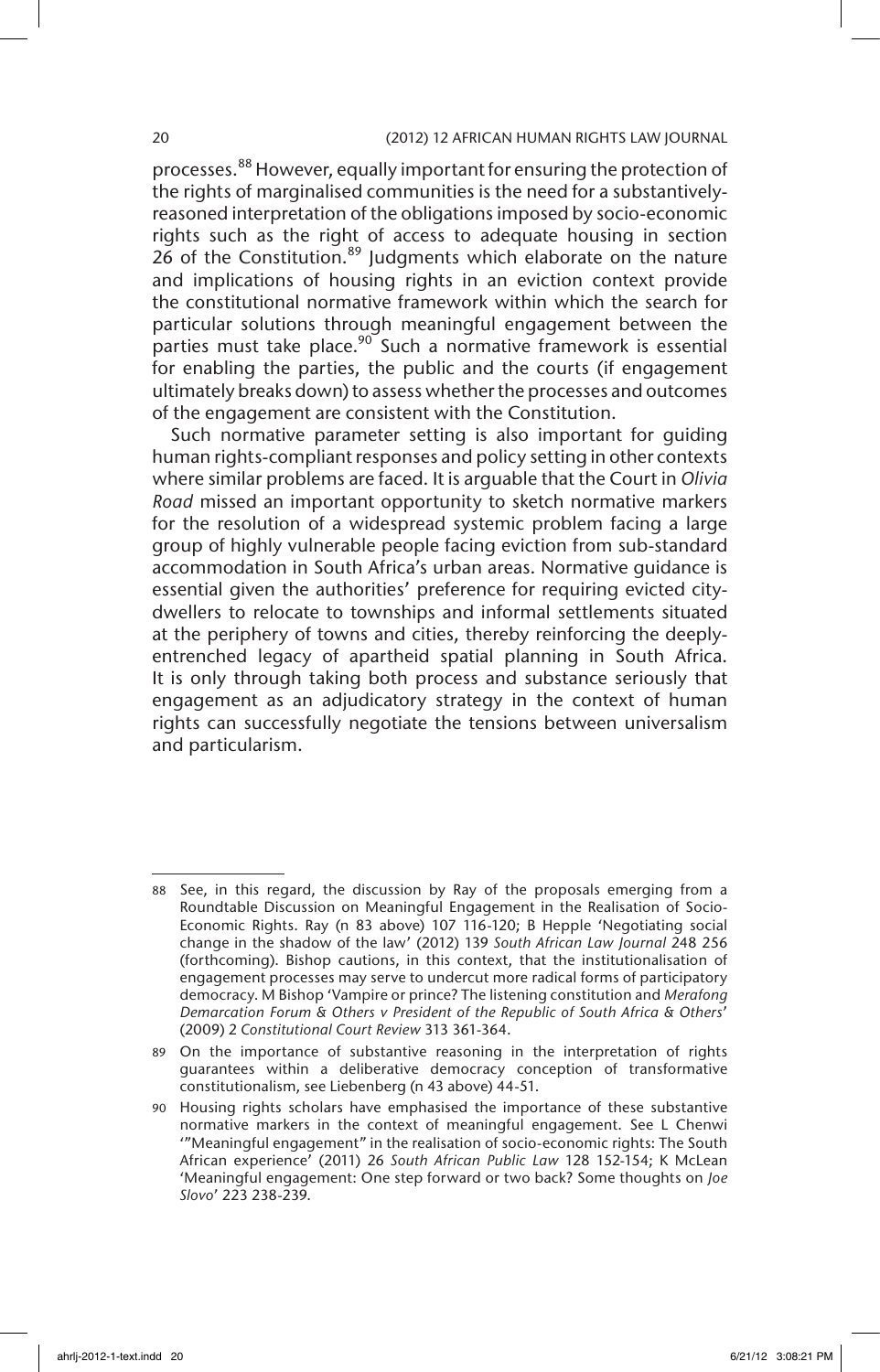# 4.3 Diluting the potential of meaningful engagement: The *Joe Slovo* case

A subsequent case which invoked meaningful engagement as a strategy, primarily in a remedial context, is the judgment of the Constitutional Court in *Residents of Joe Slovo Community, Western Cape v Thubelisha Homes*<sup>91</sup> (*Joe Slovo I*). This case concerned an application in terms of PIE by organs of state to evict and relocate a large, settled community of approximately 20 000 people from their homes in the Joe Slovo Informal Settlement on the outskirts of Cape Town in order to facilitate a major housing development, the so-called N2 Gateway Project. It was argued that the eviction and relocation of the community to 'temporary resettlement units' (TRUs) located in Delft, some 15 kilometres away from their present homes, was required to enable the upgrading and building of formal housing in terms of the N2 Gateway Project. A decision was taken that *in situ* upgrading of the Joe Slovo site was not feasible and the community should accordingly be relocated to Delft. An initial commitment that 70 per cent of those relocated would be able to return to low-income housing in the upgraded development did not materialise in phase 1 of the project.<sup>92</sup>

The trust between communities and organs of state was further eroded by the fact that rentals in the development were pitched substantially higher than initially envisaged and greater emphasis was placed on bonded housing. This rendered the housing opportunities inaccessible to the vast majority of the families in the Joe Slovo community.<sup>93</sup> Moreover, many residents feared that the relocation to Delft would destroy their already fragile livelihood and communal networks, and that they would lack access to the schools, transport and other facilities on which they depended in the Joe Slovo settlement. Following resistance by the residents to their eviction and relocation, the housing authorities applied for and obtained an eviction order from the Western Cape High Court in terms of PIE.<sup>94</sup> The residents of Joe Slovo appealed to the Constitutional Court and judgment was handed down on 10 June 2009.

The Court agreed on the outcome and a common order.<sup>95</sup> However, five different judgments were delivered by Yacoob J, Moseneke

<sup>91</sup> 2010 3 SA 454 (CC).

<sup>92</sup> The other 30% was to be reserved for residents of backyard dwellings in Kwa-Langa.

<sup>93</sup> The income of the majority of the families in the Joe Slovo settlement was below R3 500 per month. See *Joe Slovo I* (n 91 above) paras 31-34 (*per* Yacoob J); para 307 (*per* O'Regan J); paras 371-376 (*per* Sachs J).

<sup>94</sup> *Thubelisha Homes & Others v Various Occupiers & Others* Case 13189/07 (C) (10 March 2008).

<sup>95</sup> The Court summarised the grounds on which all the justices agreed that the order should be made. *Joe Slovo I* (n 91 above) paras 1-10.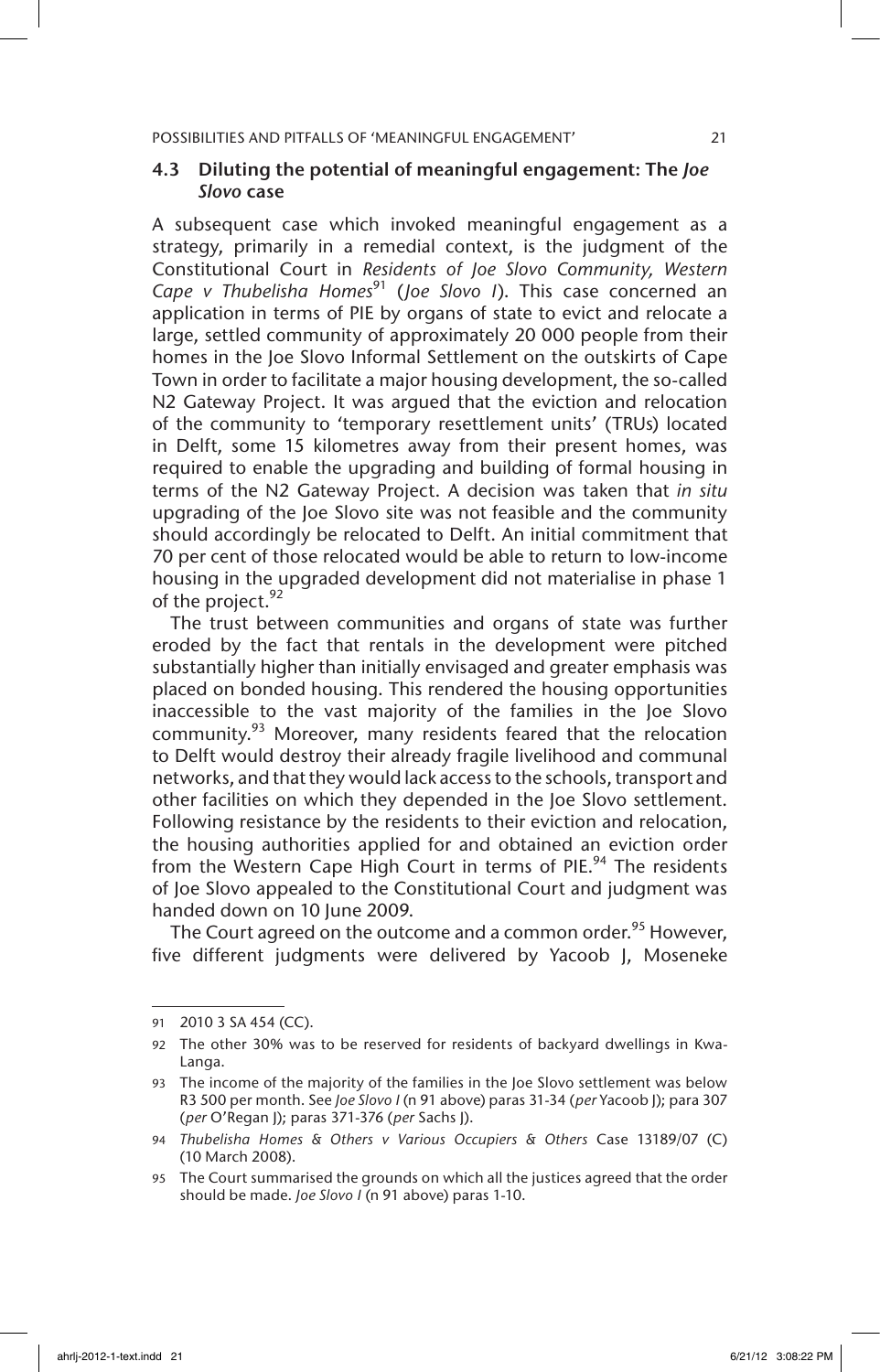# 22 (2012) 12 AFRICAN HUMAN RIGHTS LAW JOURNAL

DCI,  $96$  Ngcobo I,  $97$  O'Regan I, and Sachs I.  $98$  Each of these judgments provided different reasoning in support of the order. The outcome was that the eviction order was upheld, but the Court subjected the implementation of the order to detailed conditions. Thus, the eviction was made conditional on the applicants being relocated to TRUs situated in Delft or another appropriate location.<sup>99</sup> The Court's order contains detailed specifications regarding the nature and quality of the alternative accommodation which the authorities were obliged to provide.<sup>100</sup> It also obliged the respondents to ensure that 70 per cent of the new homes to be built on the site of the Joe Slovo informal settlement were allocated to Joe Slovo residents.<sup>101</sup> Significantly, the order requires an ongoing process of meaningful engagement between the residents and respondents concerning various aspects of the eviction and relocation process.<sup>102</sup> The parties were directed to report to Court on the implementation of the order and the allocation of permanent housing opportunities to those affected by the order.<sup>103</sup>

However, a major point of concern in this judgment is how quickly the Court retreated from the substantive promise of meaningful engagement in *Olivia Road* as a key consideration in determining whether an eviction order was justifiable in the particular case. A clearly perfunctory, inadequate engagement process regarding the need for the community to be evicted (with all the accompanying disruption to lives and livelihoods this implied), as opposed to the *in situ* upgrade argued for by the community, was essentially condoned. The flawed nature of the engagement between the officials and community is described as follows by Sachs I in his judgment:  $104$ 

There can be no doubt that there were major failures of communication on the part of the authorities. The evidence suggests the frequent employment of a top-down approach where the purpose of reporting back to the community was seen as being to pass on information about decisions already taken rather than to involve the residents as partners in the process of decision making itself.

<sup>96</sup> Sachs J concurred in the judgment by Moseneke DCJ.

<sup>97</sup> Langa CJ and Van der Westhuizen J concurred in the judgment of Yacoob J.

<sup>98</sup> Moseneke DCJ and Mokgoro J concurred in the judgment of Sachs J.

<sup>99</sup> *Joe Slovo I* (n 91 above) para 7 (Order para 4).

<sup>100</sup> *Joe Slovo I* (n 91 above) para 7 (Order paras 9–10). As Mbazira observes, the detailed prescriptions in the Court's order concerning the nature and standard of alternative accommodation to be provided stands in stark contrast to other cases where the Court has been unwilling to engage with the substance of what adequate housing entails, even at a minimal level. C Mbazira '*Grootboom*: A paradigm of individual remedies versus reasonable programmes' (2011) 26 *South African Public Law* 60 79.

<sup>101</sup> *Joe Slovo I* (n 91 above) para 7 (Order para 17).

<sup>102</sup> *Joe Slovo I* (n 91 above) para 7 (Order paras 5 and 11).

<sup>103</sup> *Joe Slovo I* (n 91 above) para 16.

<sup>104</sup> *Joe Slovo I* (n 91 above) para 378 (*per* Sachs J, footnotes omitted).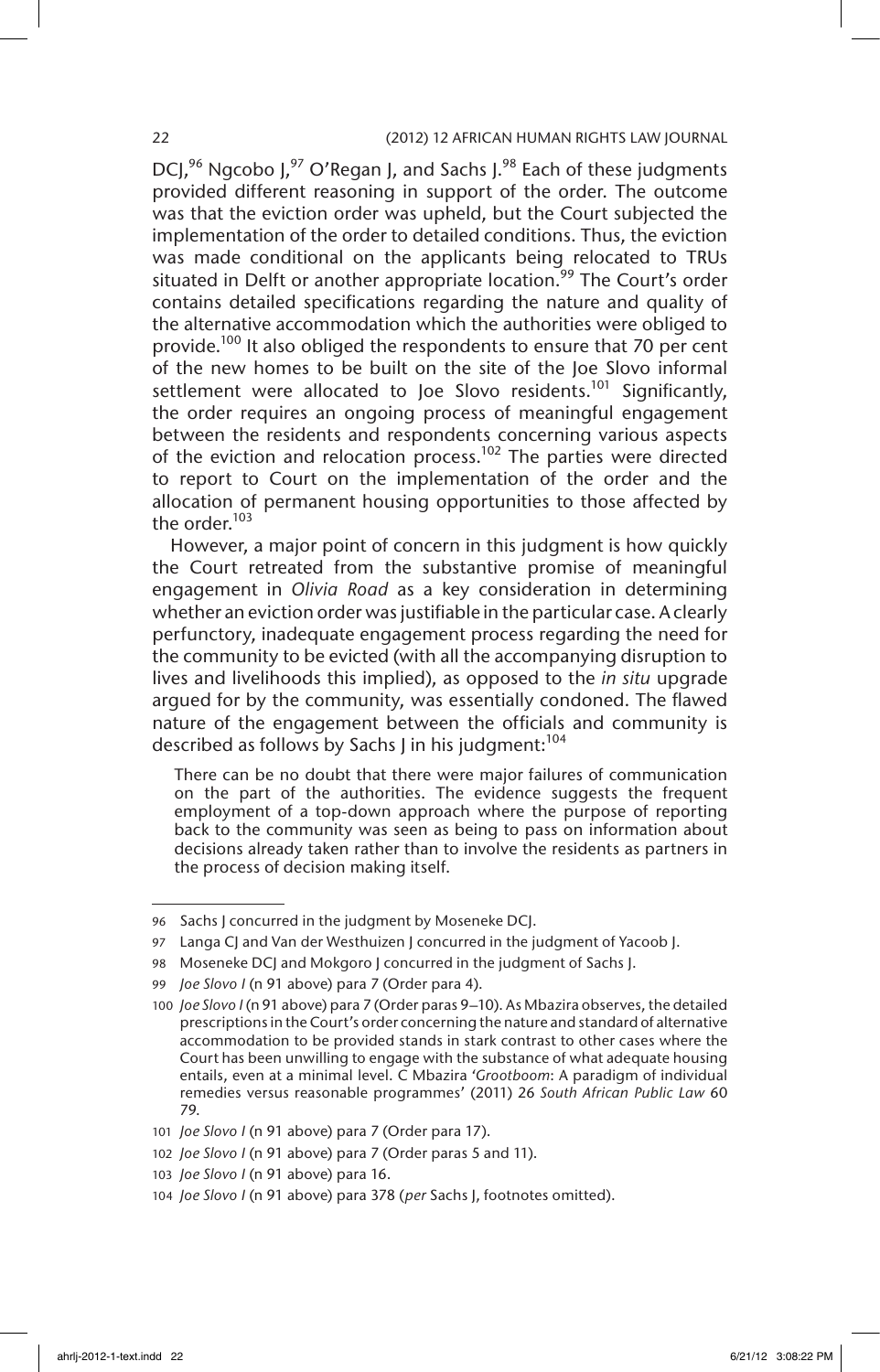This top-down form of engagement represents a retreat from the structured and reciprocal deliberative process which the Court endorsed in *Olivia Road*.<sup>105</sup> The acknowledged inadequacies in the engagement process did not vitiate the ultimate decisions taken concerning the Joe Slovo community. Essentially, the Court held that the greater good which the N2 Gateway project sought to achieve along with the need for 'realism and practicality'<sup>106</sup> outweighed the defects in the engagement process.

In *Olivia Road*, the Court appeared to lay down the principle that the absence of meaningful engagement should ordinarily be a weighty consideration against the grant of an eviction order.<sup>107</sup> Meaningful engagement, on this interpretation, constitutes a substantive normative criterion derived from section 26 of the Constitution. *Joe Slovo* represents a retreat from this principle. Instead of playing the role of a normative principle, meaningful engagement is deployed in the remedial phases to ensure participation in the nuts and bolts of the implementation of the eviction order. In this context, meaningful engagement is used in a manner similar to the type of participatory structural interdicts described by scholars of public interest litigation in the US context.<sup>108</sup> As McLean argues, the Court essentially found an eviction to be just and equitable even in the absence of meaningful engagement, thereby retreating to 'an even narrower conception of reasonableness in section 26(2) of the Constitution'.<sup>109</sup> The judgment is thus normatively weak,<sup>110</sup> but contains strong remedial safeguards in respect of the implementation of the eviction order.

On 31 March 2011, after various extensions of the original order had been sought and granted, the Court handed down a judgment

<sup>105</sup> *Olivia Road* (n 53 above) para 19.

<sup>106</sup> See *Joe Slovo I* (n 91 above) para 117 (*per* Yacoob J). In a similar vein, O'Regan J writes that fair process 'should not result in unnecessary and prolix requirements that may strangle government action' (para 296).

<sup>107</sup> See n 71 above and accompanying text.

<sup>108</sup> See CF Sabel & WH Simon 'Destabilisation rights: How public law litigation succeeds' (2004) 117 *Harvard Law Review* 1016. The African Commission on Human and Peoples' Rights has also required participation or dialogue between states and communities in implementing its recommendations in certain communications relating to socio-economic rights and the right to development. See *Social and Economic Rights Action Centre (SERAC) & Another v Nigeria* (2001) AHRLR 60 (ACHPR 2001) para 71; *Sudan Human Rights Organisation & Another v Sudan* (2009) AHRLR 153 (ACHPR 2009) para 229; *Centre for Minority Rights Development & Others v Kenya* (2009) AHRLR 75 (ACHPR 2009) para 251.

<sup>109</sup> McLean (n 90 above) 241.

<sup>110</sup> Apart from its own previous jurisprudence in *Olivia Road,* important normative criteria could have been derived, eg, from the UN Basic Principles and Guidelines on Development-Based Evictions and Displacement, developed under the auspices of the UN Special Rapporteur on Adequate Housing as a Component of the Right to an Adequate Standard of Living. See UN Doc A/HRC/4/18, 5 February 2007 (Annex 1).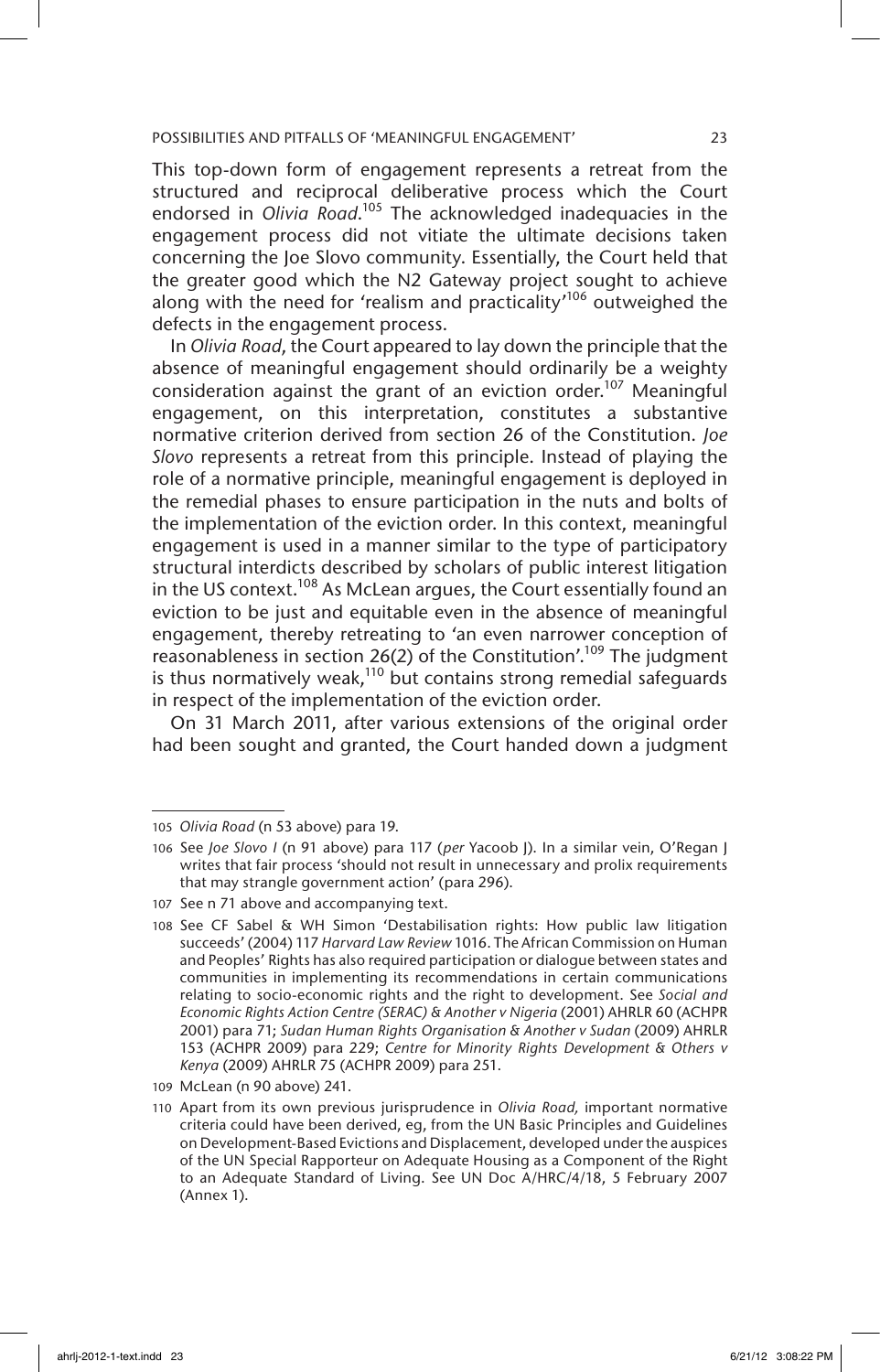discharging the eviction order it had granted in *Joe Slovo I*. 111 The engagement reports to the Court by the Minister for Human Settlements (the second respondent) and the MEC for Human Settlements, Western Cape (the third respondent) eventually indicated the feasibility and intention of the respondents to pursue an *in situ* upgrading of Joe Slovo rather than relocation. The Court held that, although orders of the Court ought not to be discharged lightly, it had a discretion to discharge orders evicting people from their homes where the change was necessitated by exceptional circumstances and considerations of justice and equity.<sup>112</sup> In this particular case, these criteria were met as it was common cause that the most likely course for the redevelopment of the Joe Slovo settlement area would be *in situ* development.<sup>113</sup> Many aspects of the original order could and would no longer be complied with, such as the relocation to TRUs, the original timetable, and the 70/30 split in the allocation of homes in the final development.<sup>114</sup> In addition, there had been little or no engagement in relation to the relocation process, nor was there likely to be any engagement in relation to relocation in future.<sup>115</sup> The Court's original order contemplated that the relocation process was to commence about two months after the order was made and any agreement concerning amendments to the timetable was to be placed before the Court less than a month after the date of its order. The supervised eviction order did not contemplate the commencement of execution over a year and a half after the order was made.<sup>116</sup> In effect, there had been a fundamental change in circumstances since the original order was made, and the original order was no longer necessary or implementable. In this regard, the Court pointed out that it would not have granted the original eviction order had it 'not found that the relocation could not be said to be unnecessary'. It went on to state:<sup>117</sup>

Indeed had it not been necessary to relocate the residents for the purpose of housing development or any other compelling reason, the application [for eviction] would probably have been dismissed.

The irony is inescapable. Had the necessity of evicting 20 000 people to a temporary resettlement area a substantial distance from their homes been properly explored by the authorities through meaningful engagement with the community and their expert advisors, the costly and time-consuming litigation might have been avoided. The

113 *Joe Slovo II* (n 111 above) para 30.

- 116 *Joe Slovo II* (n 111 above) para 36.
- 117 *Joe Slovo II* (n 111 above) para 29.

<sup>111</sup> *Residents of Joe Slovo Community v Thubelisha Homes* 2011 7 BCLR 723 (CC) (*Joe Slovo II*).

<sup>112</sup> *Joe Slovo II* (n 111 above) para 28.

<sup>114</sup> As above.

<sup>115</sup> As above.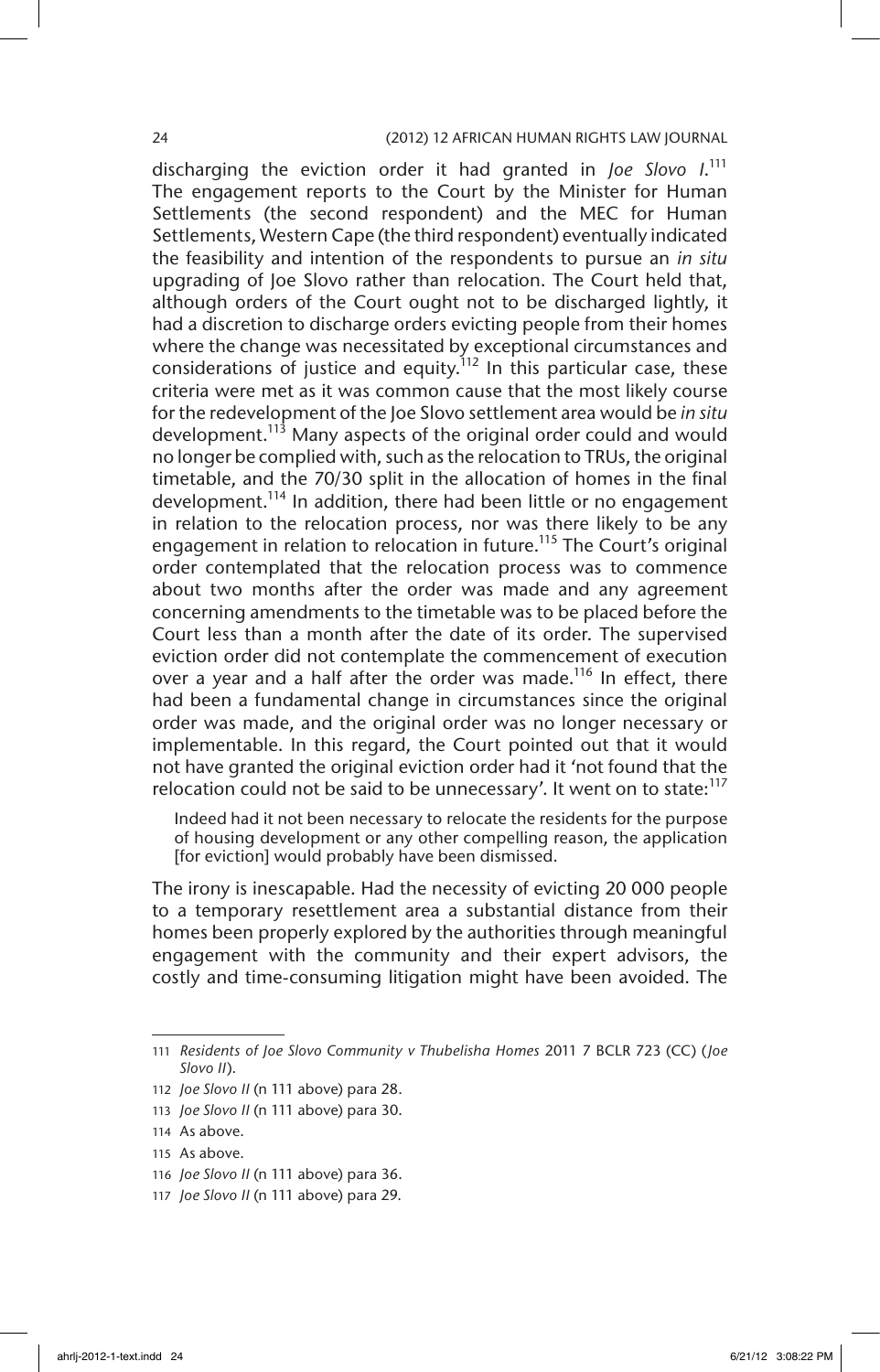time and energy of all role-players could rather have been invested in the actual process of redeveloping and upgrading of Joe Slovo. Although meaningful engagement does not, as Ngcobo J noted, require the parties 'to agree on every issue', it does require 'good faith and reasonableness on both sides and the willingness to listen and understand the concerns of the other side'.<sup>118</sup> There should be a serious and sustained effort to reach mutual accommodations in relation to the disputed issues. There are telling indications that the engagement that took place prior to the decision to embark on an eviction exercise did not conform to the basic principles of structured interaction, an exchange of public reason-giving, mutual listening,<sup>119</sup> and a joint exploration of solutions to accommodate the concerns of the other.<sup>120</sup> As discussed in part 3 above, these represent the key features of processes of deliberative decision making.<sup>121</sup>

The extent to which the Court was prepared to condone the defective engagement process in *Joe Slovo* can also be contrasted with its more robust affirmation of what the impact of a lack of meaningful engagement on the granting of an eviction order should be in *Abahlali baseMjondolo Movement SA v Premier of KwaZulu-Natal*122 (*Abahlali*). The majority and minority judgment differed only on whether it was possible to interpret the KwaZulu-Natal Elimination and Prevention of Re-emergence of Slums Act 6 of 2007 consistently with section 26(2) of the Constitution, including the requirement of meaningful engagement prior to evictions. The minority judgment of Yacoob J held that section 16 of the Act could be read as requiring meaningful engagement prior to the institution of eviction proceedings. He held: $123$ 

If it appears as a result of the process of engagement, for example, that the property concerned can be upgraded without the eviction of the unlawful

<sup>118</sup> *Joe Slovo I* (n 91 above) para 244.

<sup>119</sup> On the significance of listening (as opposed to merely 'hearing') in participatory and deliberative democratic processes, see Bishop (n 88 above) 323.

<sup>120</sup> One would ideally have wished to have a more detailed description and analysis of the engagement process with the Joe Slovo community regarding the upgrading of the settlement, specifically in relation to the decision to relocate the residents as opposed to pursuing an *in situ* upgrade. Nevertheless, some of the abovementioned defects in the engagement process can be gleaned from the following paragraphs in the judgment: *Joe Slovo I* (n 91 above): paras 28-34; para 109 (*per* Yacoob J); paras 166-167 (*per* Moseneke DCJ); paras 245-247 (*per* Ngcobo J); paras 297-304 (*per* O'Regan J); paras 378-384 (*per* Sachs J).

<sup>121</sup> See Muller's characterisation of meaningful engagement as a deliberative democratic partnership drawing on Arnstein's ladder of citizen participation. G Muller 'Conceptualising "meaningful engagement" as deliberative democratic partnership' (2011) 3 *Stellenbosch Law Review* 742 753-756.

<sup>122</sup> 2010 2 BCLR 99 (CC). This decision was handed down less than a month before judgment in *Joe Slovo I* was handed down*.*

<sup>123</sup> *Abahlali* (n 122 above) para 69.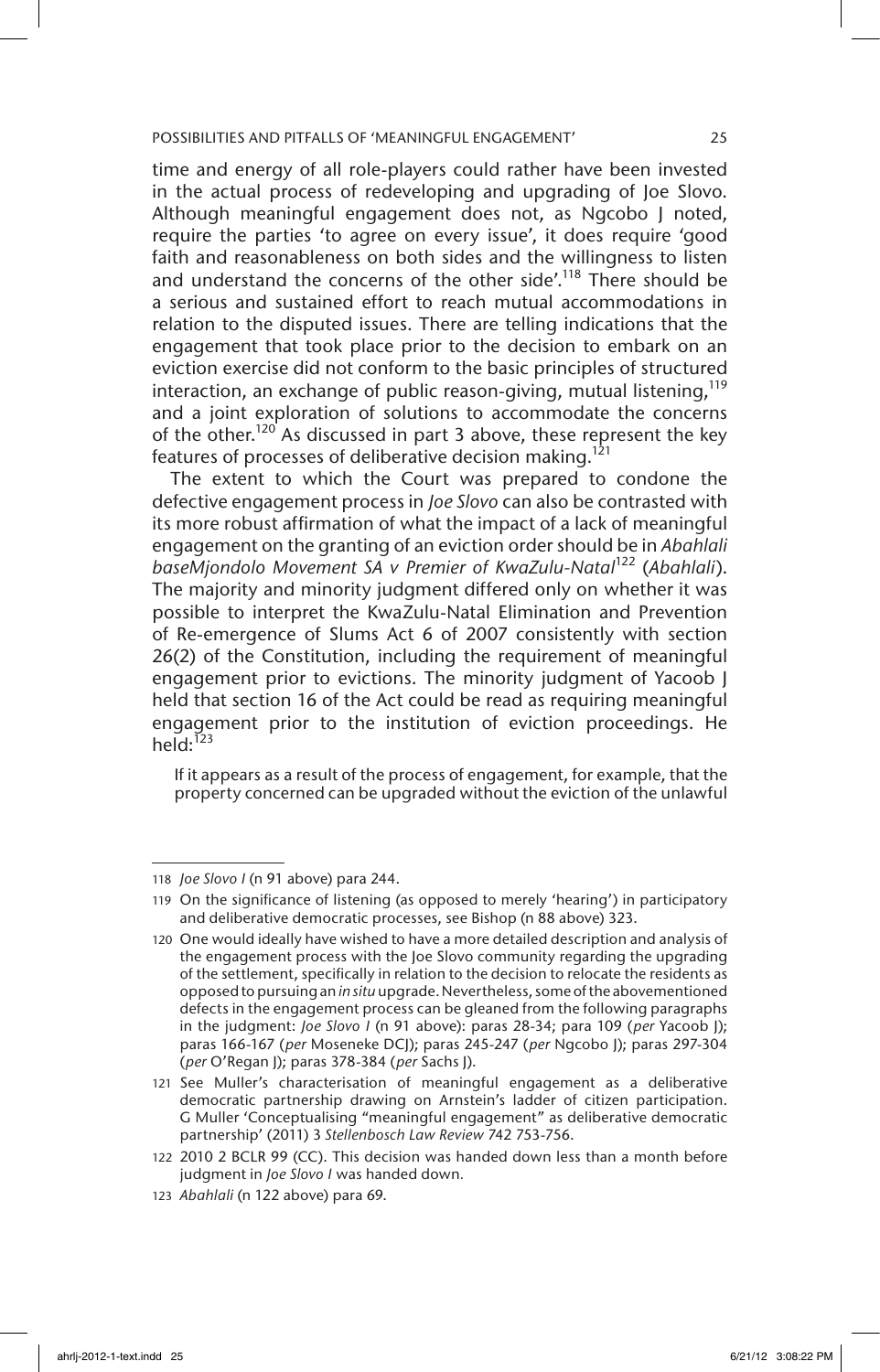occupiers, the municipality cannot institute eviction proceedings. This is because it would not be acting reasonably in the engagement process.

The majority *per* Moseneke DCJ held that this reading of section 16 was not reasonably plausible and that section 16 was unconstitutional in that it did not give effect to the constitutional and legislative requirements of meaningful engagement and the principle that evictions may only be resorted to as a measure of last resort.<sup>124</sup>

It could be argued that the engagement required on the implementation of the eviction order in *Joe Slovo I*, coupled with the detailed specifications concerning the standard of alternative accommodation to be provided, contributed to the eventual resolution of the dispute between the community and the authorities. This argument may hold more than a grain of truth, but it does not detract from the criticism of the dilution of meaningful engagement as a substantive normative criterion in determining whether an eviction is consistent with section 26 of the Constitution and the justice and equity requirements of PIE. The structured order handed down by the Court may have contributed to a localised solution to the Joe Slovo dispute, but at the expense of affirming the normative purposes and values underpinning the constitutional protection of housing rights. *Joe Slovo* represents a dilution of meaningful engagement's potential to promote deliberative participation by citizenry in decisions affecting their rights within clearly-articulated normative parameters.

# 4.4 Meaningful engagement: Conceptualising the courts' role

The mechanism of meaningful engagement developed in cases such as *Olivia Road*, *Joe Slovo* and *Abahlali* has the potential to promote localised, contextual solutions to human rights conflicts. It can also stimulate systemic administrative and political reforms to facilitate participation by communities in resolving rights conflicts and implementing policies and programmes to give effect to rights.<sup>125</sup> The court's role within this model is not to develop comprehensive specifications of constitutional rights, but rather to prod and stimulate communities and public and private institutions to develop tailored policies and programmes informed by constitutionally-grounded reasons. As described by Cohen and Sabel:<sup>126</sup>

[T]he responsibility of constitutional courts … is to require that problem solvers themselves make policy with express reference to both constitutional and relevant policy reasons. You might describe this as a genuine fusion of constitutional and democratic ideals: a fusion, inasmuch as the conception

<sup>124</sup> *Abahlali* (n 122 above) paras 113-115.

<sup>125</sup> For a nuanced exploration of the systemic potential of meaningful engagement, see B Ray 'Extending the shadow of the law: Using hybrid mechanisms to develop constitutional norms in socio-economic rights cases' (2009) 3 *Utah Law Review*  797.

<sup>126</sup> Cohen & Sabel (n 12 above) 335.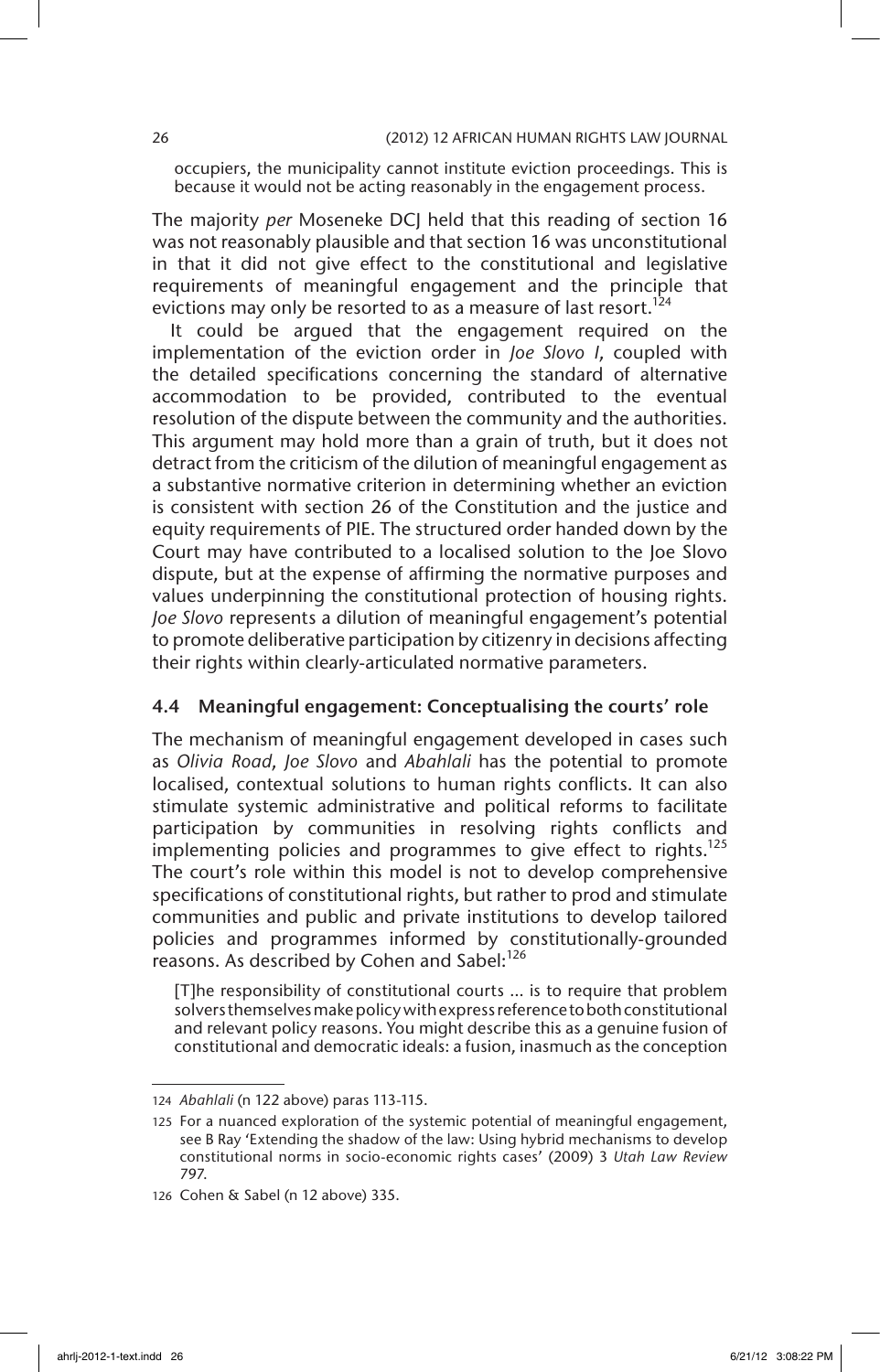of democratic process includes a requirement that constitutional reasons be taken into account, as such. The aim is a form of political deliberation in which citizens themselves are to give suitable weight to constitutional considerations, and not leave that responsibility to a court.

However, meaningful engagement as a mechanism to facilitate constitutionally-informed deliberation remains inadequate without the Court exercising its responsibility to articulate what would constitute acceptable 'constitutional reasons' in the context of the various rights in the Bill of Rights. This requires developing the purposes and values which the various rights seek to advance together with relevant criteria for assessing whether particular policies or practices are consistent with these purposes and values. A substantive interpretation of the rights in the Bill of Rights is not only essential for the setting of the engagement agenda, but it should also provide an evaluative framework for assessing the outcomes of the engagement exercise. In the end, all participants should have to account for the consistency of any provisional agreements emerging from engagement with the normative commitments of the Bill of Rights. In this way, the normative framework serves as a safeguard against negotiated settlements which simply reflect the interests of the more powerful party in the engagement process.

In essence, therefore, the courts should not abdicate their role to articulate and enforce the normative parameters within which engagement processes on socio-economic rights such as housing should occur. This indeed represents an affirmation of universal standards beyond the particular context. At the same time (as noted above) there is broad scope for deliberative participation on precisely which legislative or policy measures and institutional responses would be consistent with these normative standards.<sup>127</sup> This space between broadly-formulated human rights standards and their particular applications should be used by courts to encourage and, in certain contexts, require deliberative engagement between relevant stakeholders. At the review stage of human rights enforcement, a court could adopt the position that, in the absence of such prior engagement, they will be slow to grant relief to the defaulting party. This is in effect what the Constitutional Court affirmed in *Olivia Road*, but failed to give effect to in *Joe Slovo*. At the remedial stage, there is much untapped potential in the structural interdict remedy to facilitate engagement on the concrete measures required to give effect to the human rights goals set by a court at the review stage of a socioeconomic rights case. Through the reporting-back requirements and

<sup>127</sup> In *Grootboom* (n 47 above) para 41, the Court held, in adopting the reasonableness model of review for positive socio-economic rights, that 'it is necessary to recognise that a wide range of possible measures could be adopted by the state to meet its obligations'. See also art 8(4) to the Optional Protocol to the International Covenant on Economic, Social and Cultural Rights, UN General Assembly Resolution A/ RES/63/117 (5 March 2009) (not yet in force).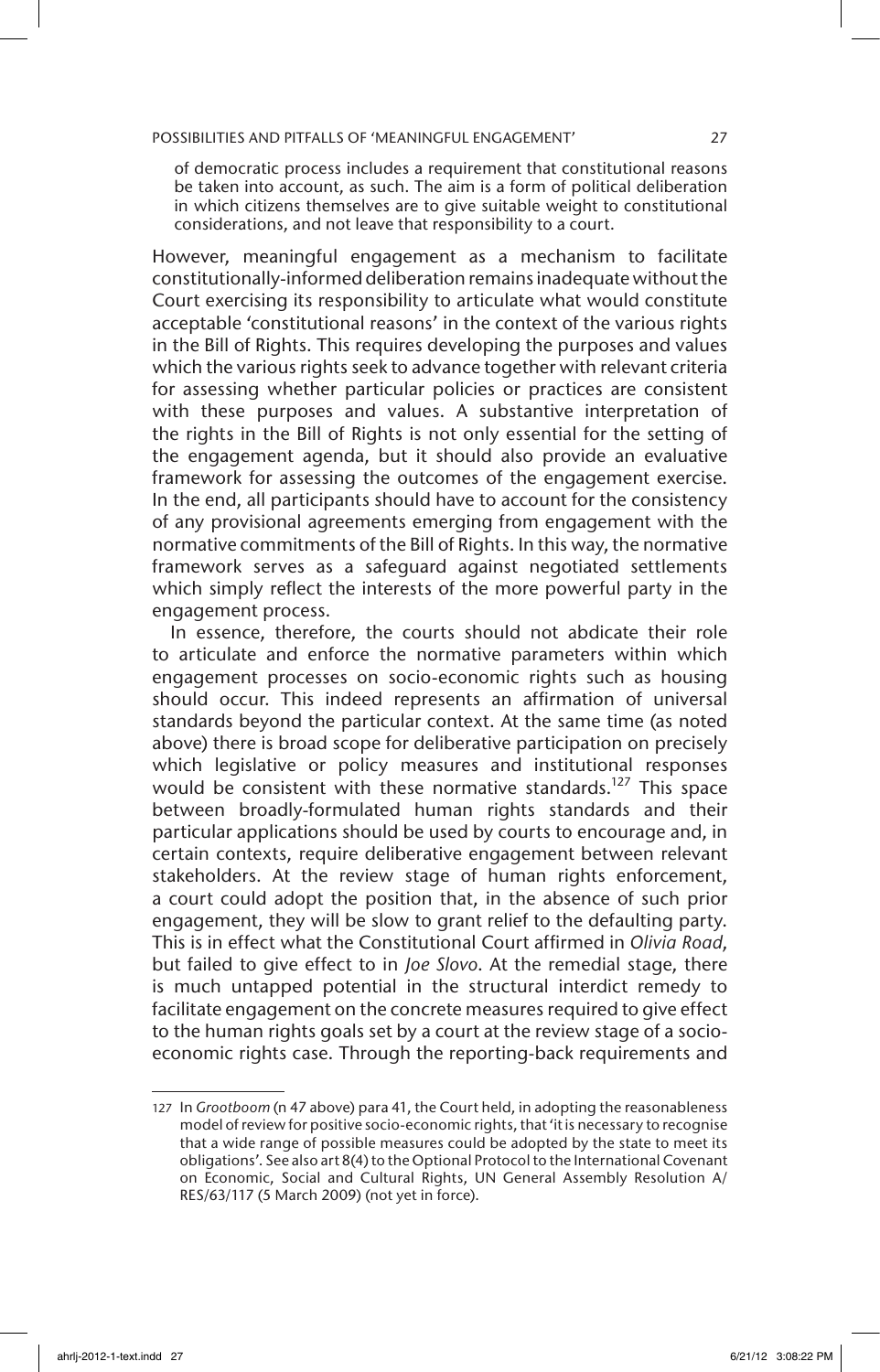the exercise of supervisory jurisdiction, a court can exercise control over the process and outcome of deliberative engagement between the parties to ensure that agreements reached are consonant with the normative parameters and goals initially set by the court.<sup>128</sup> In so doing, adjudication can facilitate deliberative democracy in giving effect to human rights norms in particular contexts.

The mechanism of meaningful engagement has thus far been deployed by the South African courts primarily in the adjudication of eviction disputes.<sup>129</sup> As the above analysis of the case law suggests, there is still much work to be done by activists, government officials, scholars and courts before meaningful engagement begins to play a significant role in human rights adjudication in South Africa.

# 5 Conclusion

In evaluating the contribution of Lefort<sup>130</sup> to the challenges of the universal and particular in human rights law, Baynes observes as follows:<sup>131</sup>

For Lefort, by contrast, the universal and the particular are not simply opposed to one another, nor is democracy defined over against (individual) rights. Rather, democracy and rights mutually suppose one another in a way that leaves the relation between the universal and the particular open to contestation and continuous revision or reformulation.

In this article I have sought to explore how the universal normative standards represented by human rights can be rendered more responsive to people's particular needs and unique circumstances. I have argued that a deliberative democratic understanding of constitutionalism and judicial review offers the most hopeful theoretical underpinnings for this enterprise. Finally, I have explored a concrete adjudicative strategy adopted by the South African Constitutional Court which attempts to prod communities, state officials and private landowners to find tailored solutions to the myriad complex issues which arise in eviction disputes through

<sup>128</sup> For a more in-depth exploration of the potential of structural interdicts, see generally Sabel & Simon (n 108) above; Liebenberg (n 43 above) 424-438.

<sup>129</sup> See, however, its appearance in a recent case concerning education rights, *Governing Body of the Juma Musjid Primary School v Essay NO* 2011 8 BCLR 761 (see particularly paras 63-65 and para 76, including the Order of the Constitutional Court dated 25 November 2010 replicated at footnote 87 of the judgment). There are also unresolved questions regarding the relationship between meaningful engagement and procedural fairness in administrative law. See Quinot (n 77 above); Muller (n 121 above) 745-752.

<sup>130</sup> C Lefort 'Human rights and the welfare state' in C Lefort (ed) *Democracy and political theory* (1988) 39; C Lefort 'Politics and human rights' in JB Thompson (ed) *The political forms of modern society: bureaucracy, democracy, totalitarianism* (1986) 250.

<sup>131</sup> Baynes (n 10 above) 460.